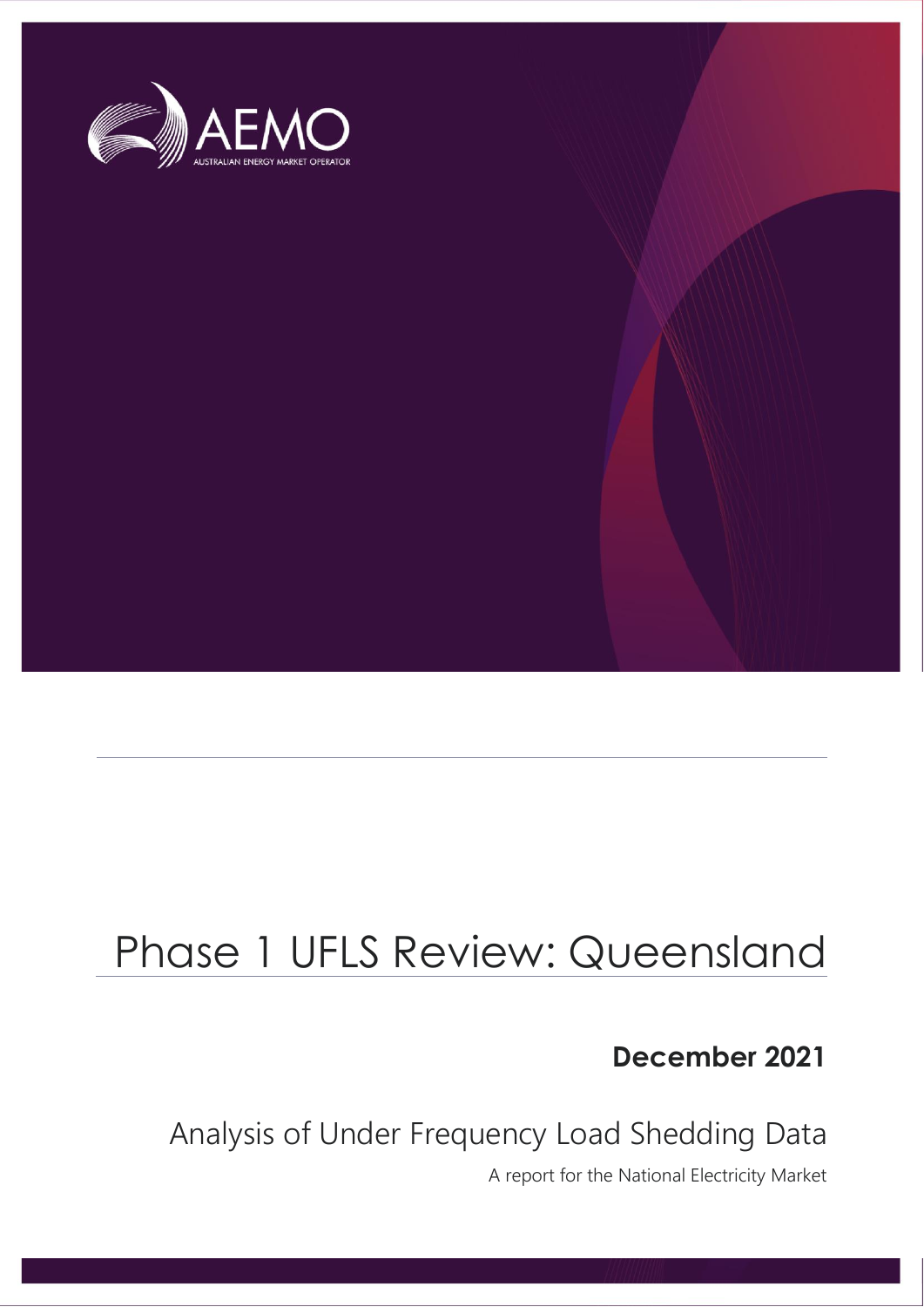# **Important notice**

# **PURPOSE**

This report presents analysis on the Under Frequency Load Shedding (UFLS) scheme in Queensland, based on data provided by Network Service Providers (NSPs). Analysis of this data is the first phase in AEMO's review of UFLS adequacy. This report is prepared to share these preliminary findings with NSPs and Jurisdictional System Security Coordinators (JSSCs) to inform collaboration on next steps.

This publication has been prepared by AEMO using information available at March 2021. Information made available after this date may have been included in this publication where practical.

# **DISCLAIMER**

This document or the information in it may be subsequently updated or amended. This document does not constitute legal or business advice, and should not be relied on as a substitute for obtaining detailed advice about the National Electricity Law, National Electricity Rules or any other applicable laws, procedures or policies. AEMO has made every effort to ensure the quality of the information in this document but cannot guarantee its accuracy or completeness.

Accordingly, to the maximum extent permitted by law, AEMO and its officers, employees and consultants involved in the preparation of this document:

- make no representation or warranty, express or implied, as to the currency, accuracy, reliability, or completeness of the information in this document; and
- are not liable (whether by reason of negligence or otherwise) for any statements or representations in this document, or any omissions from it, or for any use or reliance on the information in it.

# **VERSION CONTROL**

| Version | Release date | Changes                                |
|---------|--------------|----------------------------------------|
|         | 21/12/2021   | Delivered to Network Service Providers |
|         | May 2022     | Published on AEMO website              |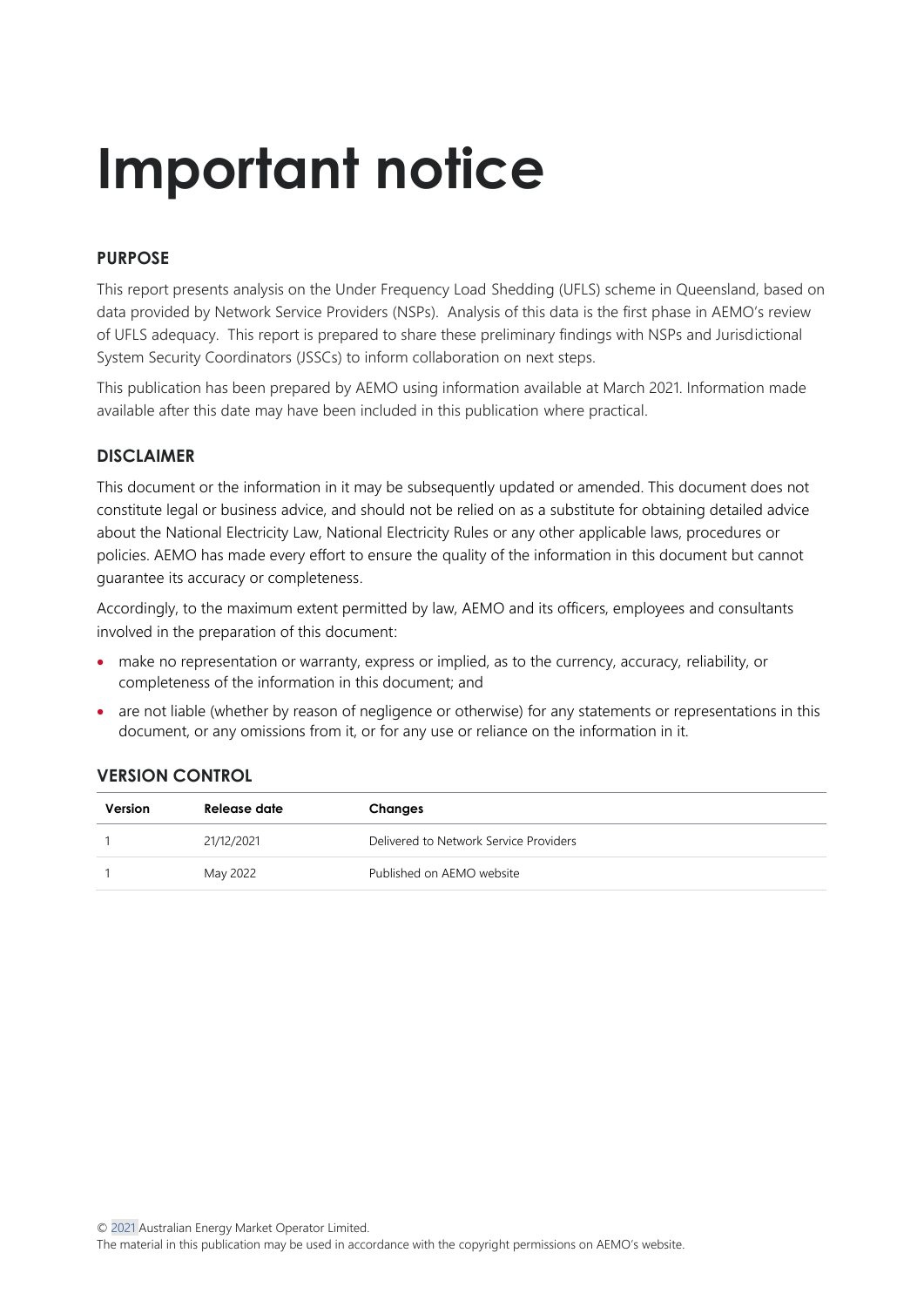# <span id="page-2-0"></span>**Executive summary**

AEMO is currently undertaking a review of the NEM Under Frequency Load Shedding (UFLS) schemes, in accordance with its responsibilities under the National Electricity Rules (NER). This review aims to assess the adequacy of the existing scheme. The review is phased as follows:

- **Phase 1 – Data analysis:** Gather the required data from Network Service Providers (NSPs), and analyse to identify preliminary insights, including possibly commencing investigation on any initial actions that may be warranted.
- **Phase 2 – Frequency studies:** Frequency studies examining the behaviour of the power system in response to non-credible contingencies that trigger the UFLS scheme. This aims to determine whether the existing UFLS scheme is adequate across the NEM.
- **Phase 3 – Possible further work (as required):** Other work may follow depending on findings in Phase 2. This may include UFLS scheme retuning (changes to frequency settings) for some or all regions.

This report presents the findings of the analysis in Phase 1, for the Queensland region. The report is prepared to share these preliminary findings and inform collaboration on possible next steps. Given the rapid uptake in distributed PV in Queensland, and the likely impact on the effectiveness of under frequency load shedding, AEMO is sharing these early findings so that investigation on next steps can proceed in parallel with AEMO's analysis in Phase 2 of the UFLS review.

# **Key findings**

- The annual minimum total net load in the Queensland UFLS scheme decreased from 2,400 MW in 2018-19 to 2,351 MW in 2019-20. This minimum is projected to continue to decrease as DPV installations increase, with total UFLS load potentially reaching 1,715 MW by June 2023.
- AEMO assessed the total net load in the Queensland UFLS scheme as a percentage of the total underlying load in Queensland.
	- The NER indicate that the amount of UFLS capability should be adequate to arrest the impacts of a range of significant multiple contingency events, affecting up to 60% of the 'total power system load' (NER clause 4.3.1(k)).

Under Frequency Load Shedding (UFLS) involves the automatic disconnection of customer loads during a severe under-frequency event. Frequency relays are installed at load circuits, with varying trip settings, designed to progressively disconnect loads in a controlled manner to arrest the frequency decline.

- In a power system with large quantities of DPV, the operational demand (defined as total underlying customer load, net of DPV) in some periods will differ very significantly from the total underlying demand. In some periods, operational demand will soon reach zero and become negative in some NEM regions. While operational demand may reach zero, the largest plausible non-credible contingency in a region will not be zero, meaning that determining UFLS requirements as a proportion of a metric that is zero or negative cannot provide a meaningful measure of power system needs.
- For this analysis, AEMO has used total underlying load (calculated as operational demand + DPV generation<sup>1</sup>) as a measure of the actual amount of customer load in the power system at a particular time (regardless of whether it is supplied by scheduled generating units or distributed generation).

<sup>&</sup>lt;sup>1</sup> For this analysis, DPV generation has been estimated based on AEMO's distributed PV forecasting system, ASEFS2. [https://aemo.com.au/en/energy](https://aemo.com.au/en/energy-systems/electricity/national-electricity-market-nem/nem-forecasting-and-planning/operational-forecasting/solar-and-wind-energy-forecasting/australian-solar-energy-forecasting-system)[systems/electricity/national-electricity-market-nem/nem-forecasting-and-planning/operational-forecasting/solar-and-wind-energy-forecasting/australian](https://aemo.com.au/en/energy-systems/electricity/national-electricity-market-nem/nem-forecasting-and-planning/operational-forecasting/solar-and-wind-energy-forecasting/australian-solar-energy-forecasting-system)[solar-energy-forecasting-system](https://aemo.com.au/en/energy-systems/electricity/national-electricity-market-nem/nem-forecasting-and-planning/operational-forecasting/solar-and-wind-energy-forecasting/australian-solar-energy-forecasting-system)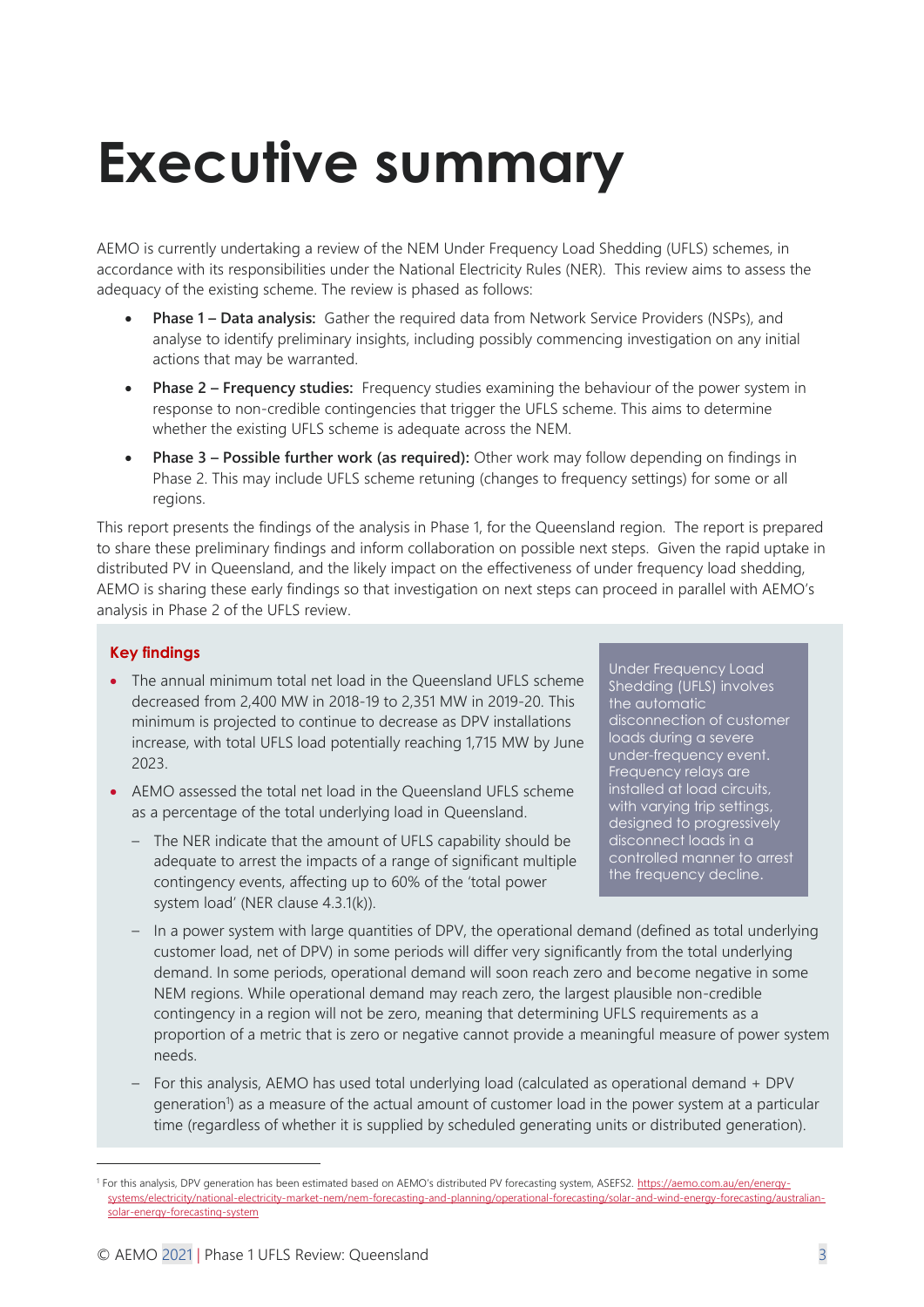The net load in the UFLS (being the amount of load available to provide an effective UFLS response to arrest a frequency decline) can then be calculated as a percentage of total underlying customer load, for comparison with the 60% value indicated in the NER.

- AEMO is in the process of developing an approach for estimating the amount of emergency underfrequency response required to produce acceptable frequency outcomes for plausible non-credible contingency events. If this analysis indicates that the amount of response required could be less than 60% of underlying load in some periods, it may be acceptable for NSPs to target a value lower than 60% in some periods.
- This analysis indicates that net load in the Queensland UFLS scheme is often below 60% of underlying load during periods with high DPV generation:
	- For the 2019-20 year, in periods with no DPV generating, net UFLS load was close to 60% of underlying load (in the range of 56-62%) the majority of the time. However, in periods with high levels of DPV operating (>900 MW), net UFLS load was below 60% of underlying load in all periods, and in some periods was as low as 41% of underlying load.
	- By 2022-23, with continuing growth in DPV based on growth factors taken from the 2021 ESOO Net Zero 2050 scenario, net UFLS load is projected to fall as low as 29% of underlying load in some periods.
- A number of UFLS circuits have been observed in reverse flows. In the absence of intervention, the normal operation of UFLS relays to trip circuits in reverse flows will act to exacerbate an under-frequency disturbance, rather than helping to correct it. This is detrimental to UFLS performance.
	- Some UFLS circuits exhibit reverse flows a significant proportion of the time, in both day and night periods. These appear to be related to larger distribution connected generating units.
	- Many additional UFLS circuits are also showing periods of reverse flows which appear to be largely related to the generation of DPV. At this stage, reverse flows at these feeders are generally observed less than 2% of the time. This is expected to grow over time as the level of DPV installed grows.

### **Next steps**

This analysis demonstrates that net load in the Queensland UFLS scheme is decreasing due to continuing growth in DPV. It has also identified a number of UFLS circuits that appear to have reverse flows.

Each NSP must ensure that sufficient load is under the control of under-frequency relays or other facilities to minimise or reduce the risk of frequency falling below the extreme tolerance limits in response to simultaneous multiple contingency events (NER clause S5.1.10.1). This analysis indicates that the amount of load under the control of under-frequency relays is now below the levels anticipated in the NER (clause 4.3.1(k)) in periods with high levels of distributed PV operating, and that this is likely to deteriorate further in the coming years. This means that at times the power system will be operating without the intended safety nets, placing customers at risk in future.

AEMO advises that NSPs should immediately seek to identify and implement measures to restore net UFLS load (or equivalent emergency under-frequency response) to as close as possible to the level of 60% of underlying load at all times. Where this is not feasible, AEMO will collaborate with NSPs to develop an approach that identifies a level of emergency under-frequency response that is achievable, while delivering a significant reduction in power system security risks.

AEMO has provided the information in this report to NSPs, and the Jurisdictional System Security Coordinator (JSSC), to facilitate collaboration on next steps, and co-development of potential remediation approaches. AEMO is seeking NSP input and suggestions on potential approaches, and feedback on the benefits, feasibility and any other relevant factors for the following possible next steps: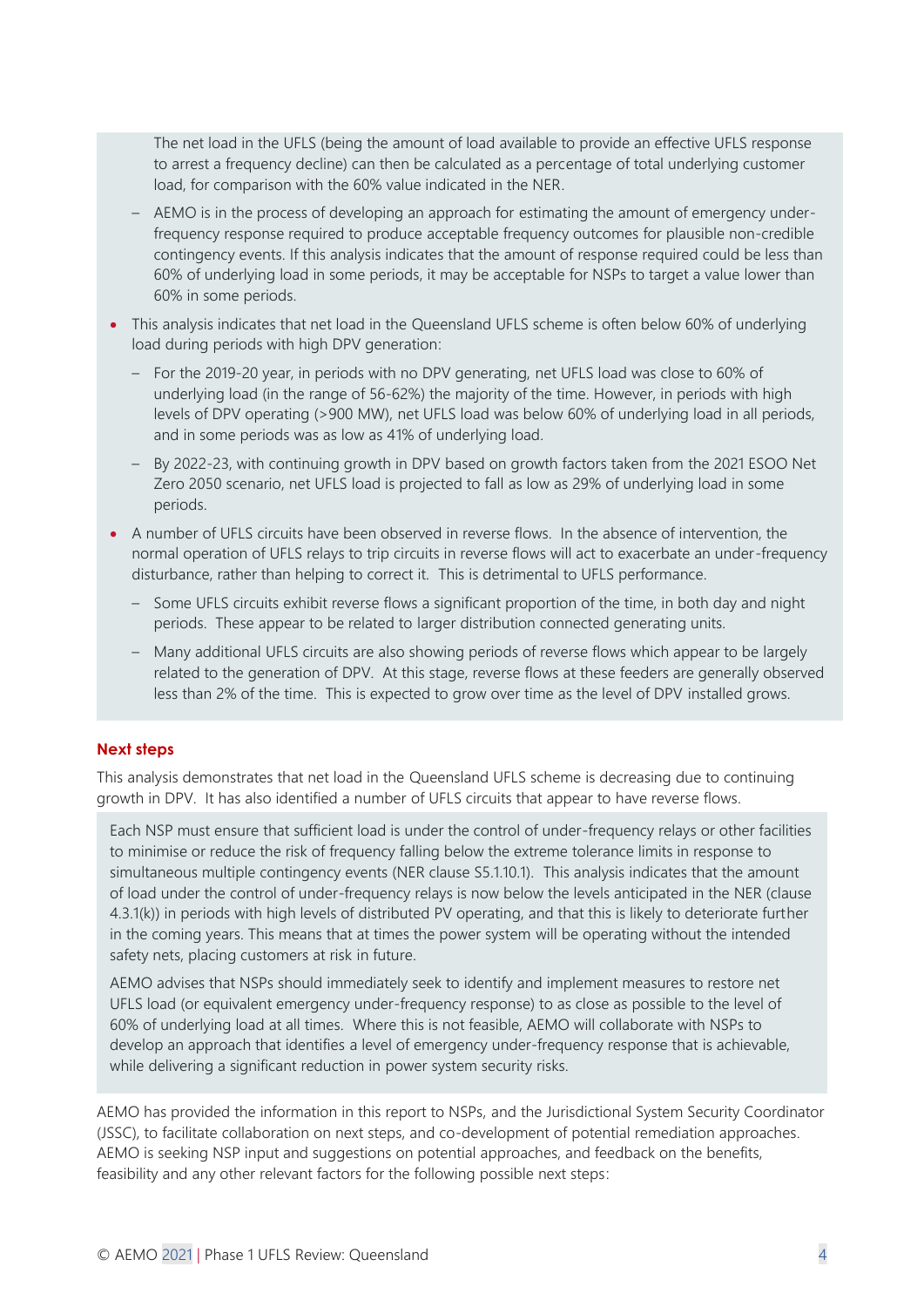- **Removing UFLS circuits in frequent reverse flows**. Specific locations where this issue has been identified are listed in Section [3.5,](#page-25-0) and AEMO is seeking NSP advice on other possible locations that may be similarly affected. AEMO is seeking advice on the technical and economic feasibility of the following possible remediation approaches, and any others suggested by NSPs:
	- Removing the affected UFLS circuits from the UFLS scheme
	- Dynamically arming UFLS relays, so that they automatically disarm when the circuit is in reverse flows.
	- Introduce arrangements such that loads on the UFLS circuit are tripped by UFLS relays, but the generation remains connected.
	- Or any combination of the above approaches, on a case-by-case basis.
- **Introducing active monitoring of total net UFLS load**. Consider the feasibility of establishing a real-time SCADA feed for total net Queensland UFLS load (and possibly net UFLS load in each sub-region), so this can be monitored by AEMO and NSPs, and used to inform real-time intervention if required.
- **Addressing DPV impacts**, such that sufficient net UFLS load is maintained as DPV levels grow over the coming years. AEMO is seeking advice on the technical and economic feasibility of the following possible remediation approaches, and any others suggested by NSPs:
	- Adding further customer load into the UFLS scheme.
	- Establishing processes to periodically assess the incidence and level of reverse flows occurring at various UFLS circuits.
	- Removing UFLS circuits from the UFLS scheme if they are heavily affected by DPV and often demonstrating reverse flows, and replacing them with loads at other locations that are less affected by DPV.
	- Implementing dynamic arming (disarming UFLS relays when circuits are in reverse flows) at UFLS circuits where reverse flows are occurring.
	- Investigating the feasibility of more granular load tripping at the individual customer site level, such that distributed generation remains connected while customer load disconnects (possibly utilising smart-meter capability).

AEMO also welcomes suggestions from NSPs on alternative remediation approaches.

As noted above, Phase 2 of AEMO's assessment of UFLS will involve frequency studies, to determine the effectiveness of the UFLS scheme in managing various types of non-credible contingencies. Phase 2 will inform the scale and urgency for remediating the issues identified in this Phase 1 preliminary analysis. Further recommendations may follow from this subsequent analysis.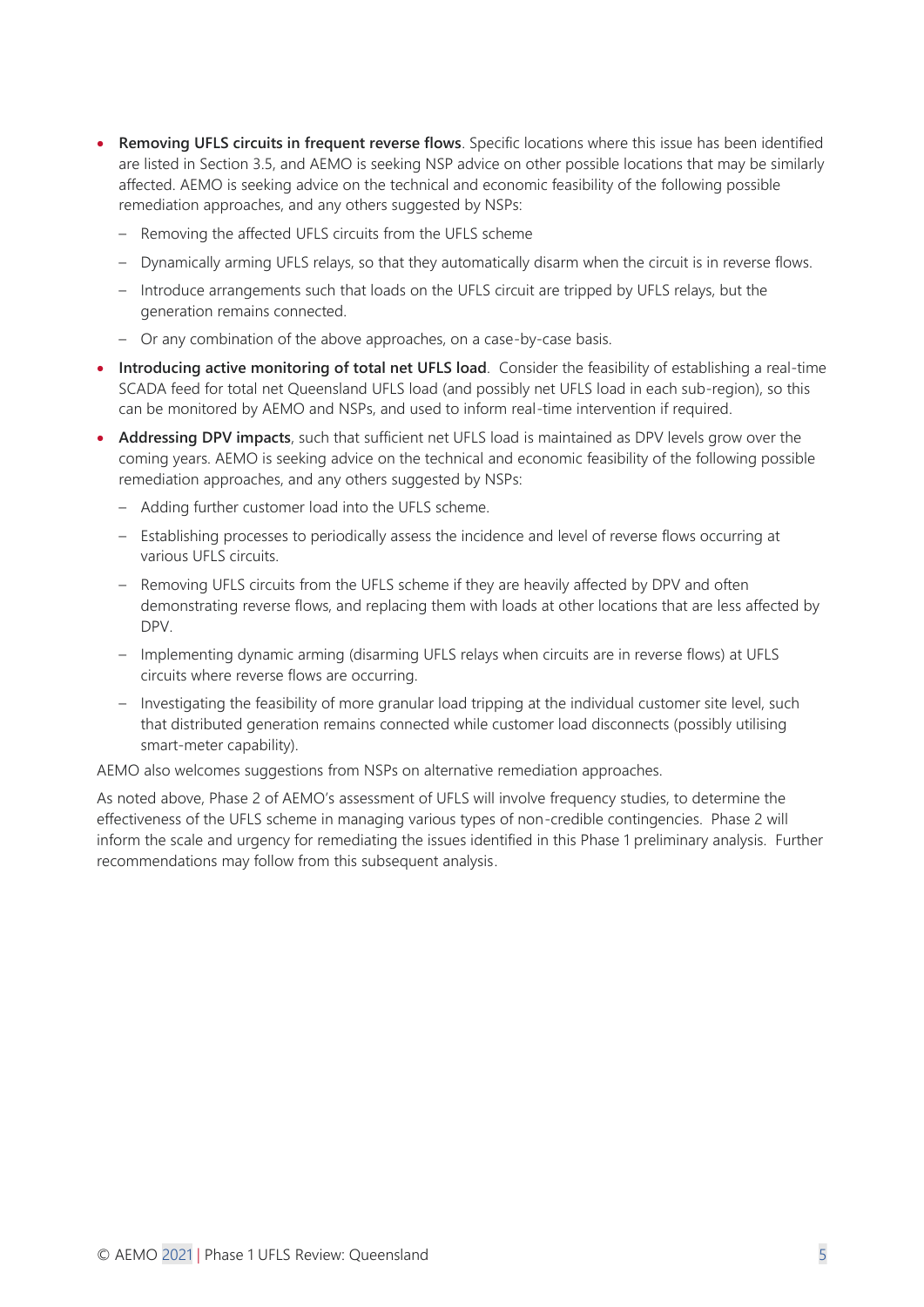# **Contents**

|     | <b>Executive summary</b>                            | 3  |
|-----|-----------------------------------------------------|----|
| 1.  | Introduction                                        | 8  |
| 2.  | Approach                                            | 12 |
| 3.  | <b>Findings</b>                                     | 14 |
| 3.1 | Net load in UFLS                                    | 14 |
| 3.2 | Net load in UFLS as a percentage of underlying load | 18 |
| 3.3 | Distributed PV in UFLS                              | 23 |
| 3.4 | Load distribution on frequency stages               | 24 |
| 3.5 | Reverse flows                                       | 26 |
| 3.6 | Over-frequency response                             | 26 |
| 3.7 | Market evolution                                    | 26 |
| 4.  | <b>Next Steps</b>                                   | 28 |
| 4.1 | Remove circuits in frequent reverse flows           | 28 |
| 4.2 | Active monitoring of UFLS load                      | 28 |
| 4.3 | Address DPV impacts                                 | 29 |
| 4.4 | Further work                                        | 30 |
| A1. | Glossary                                            | 31 |
|     |                                                     |    |

# **Tables**

| Table 1 | Key AEMO responsibilities relating to UFLS             | 8                            |
|---------|--------------------------------------------------------|------------------------------|
| Table 2 | Key NSP responsibilities relating to UFLS              | 10 <sup>°</sup>              |
| Table 3 | Key JSSC responsibilities relating to UFLS             | 11                           |
| Table 4 | Key Market Customer responsibilities relating to UFLS  | 11                           |
| Table 5 | Queensland net UFLS load summary                       | 21                           |
| Table 6 | Summary of findings for QLD sub-regions                | 22                           |
| Table 7 | Queensland DPV data summary                            | 23                           |
| Table 8 | Reverse flows on UFLS feeders - 2019-20 (CONFIDENTIAL) | Error! Bookmark not defined. |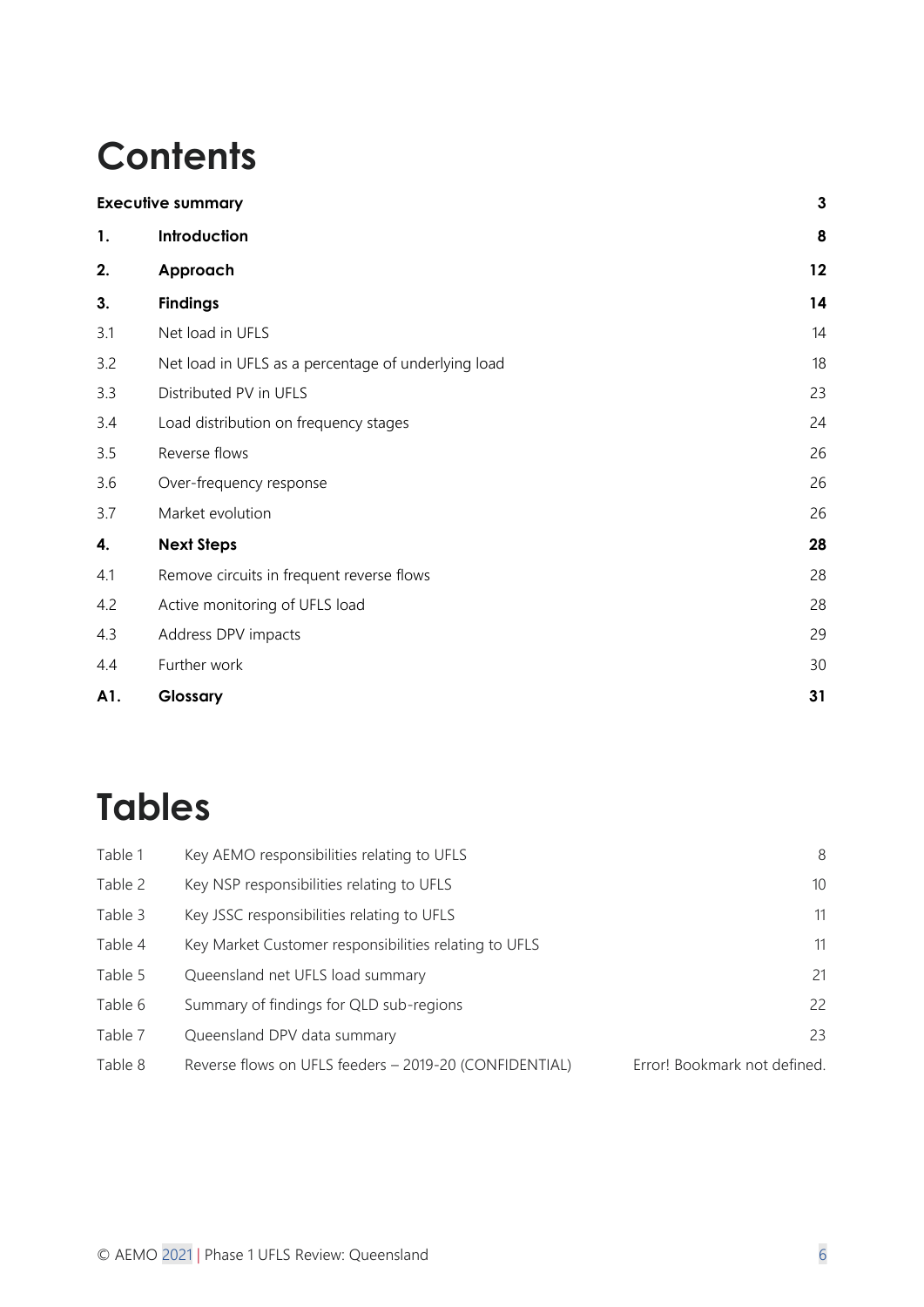# **Figures**

| Figure 1  | Queensland UFLS load duration curves in historical and future years                          |                              |    |
|-----------|----------------------------------------------------------------------------------------------|------------------------------|----|
| Figure 2  | Queensland UFLS load duration curves in historical and future years (80% - 100%)             |                              |    |
| Figure 3  | Queensland minimum net UFLS load in historical and future years                              |                              | 15 |
| Figure 4  | Queensland distribution of net UFLS load in 2019-20                                          |                              | 16 |
| Figure 5  | Queensland total net UFLS load in 2019-20                                                    |                              | 16 |
| Figure 6  | Queensland sub-regions minimum net UFLS load in historical and future years                  |                              |    |
| Figure 7  | Queensland total net UFLS load over total underlying load in 2019-20 (Actuals)               |                              |    |
| Figure 8  | Queensland total net UFLS load over total underlying load in 2022-23 (Projected)             |                              |    |
| Figure 9  | Installed capacity of DPV in Queensland                                                      |                              | 24 |
| Figure 10 | Queensland cumulative net load in UFLS (2019-20)                                             |                              | 25 |
| Figure 11 | Queensland cumulative net load in UFLS for minimum load time intervals 2018-19<br>to 2022-23 |                              | 25 |
| Figure 12 | Feeders in reverse power flows 2019-20 (CONFIDENTIAL)                                        | Error! Bookmark not defined. |    |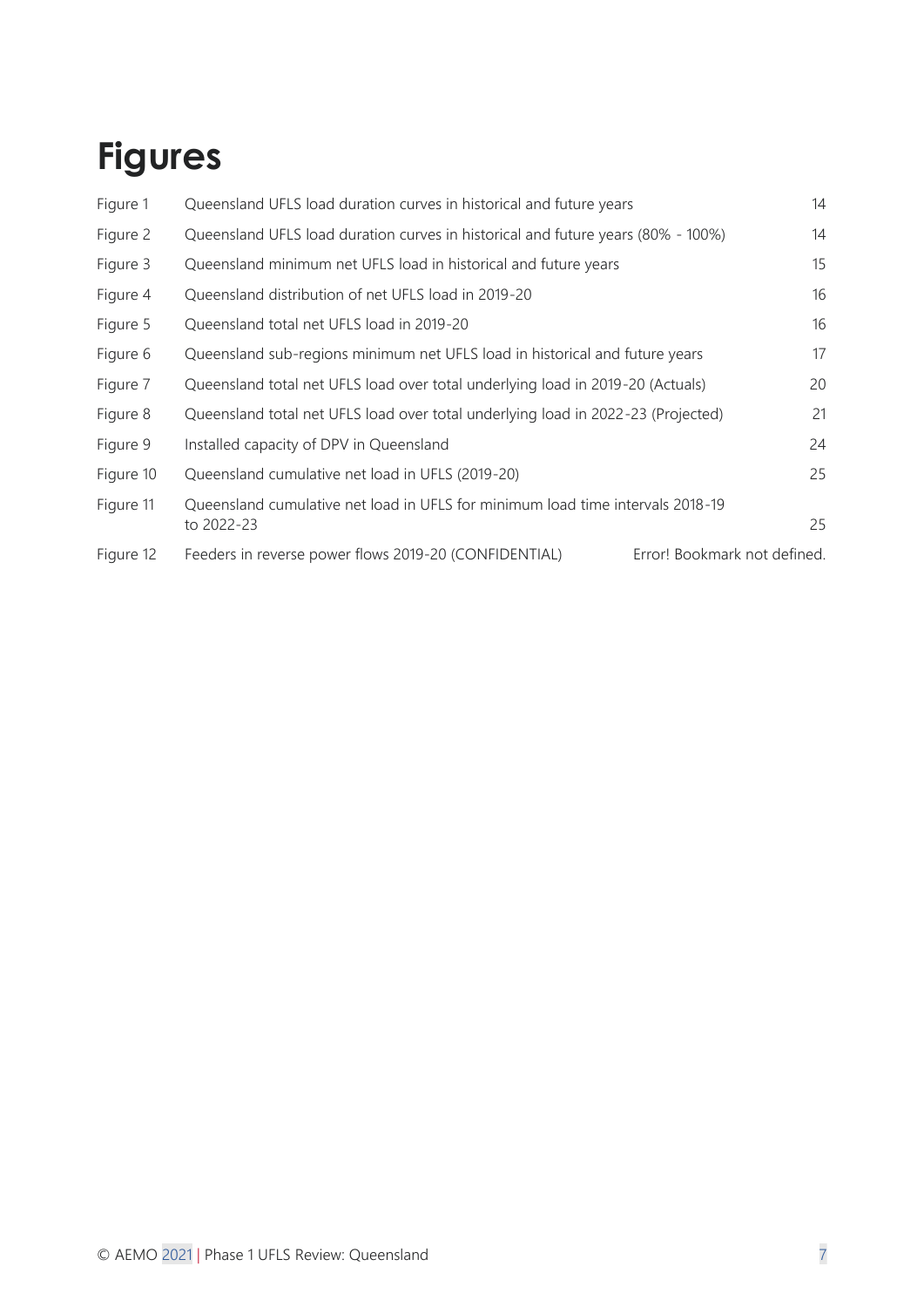# <span id="page-7-0"></span>**1. Introduction**

### **Emergency Frequency Control Schemes**

Emergency Frequency Control Schemes (EFCS) are activated in the event of a large disturbance that causes an extreme frequency change which is beyond the containment capability of frequency control ancillary services (FCAS). EFCS are designed as a 'last line of defence' to manage multiple contingency events, and involve the automatic disconnection of generation or load in an attempt to rapidly rebalance the system.

Under Frequency Load Shedding (UFLS) is one type of EFCS that involves the automatic disconnection of customer loads during a severe under-frequency event. Frequency relays are installed at load circuits, with varying trip settings, designed to progressively disconnect loads in a controlled manner to arrest the frequency decline. Once the frequency disturbance has been arrested and the imbalance corrected, and when sufficient generation is available, loads can be reconnected.

### **AEMO's responsibilities**

Under the National Electricity Rules (NER), AEMO has a number of power system security responsibilities that involve the coordination and review of EFCS, and determination of EFCS settings, with the objective of ensuring sufficient reserves to arrest the impacts of multiple contingency events, affecting up to 60% of the total power system load. As with all power system security responsibilities, AEMO can only achieve them with the assistance, cooperation and action of registered participants, in particular power system asset owners, who have corresponding NER obligations.

The key NER clauses outlining AEMO's responsibilities with regards to UFLS are outlined in [Table 1.](#page-7-1)

| <b>NER</b> clause | Requirement                                                                                                                                                                                                                                                                                                                                                                                             |  |  |
|-------------------|---------------------------------------------------------------------------------------------------------------------------------------------------------------------------------------------------------------------------------------------------------------------------------------------------------------------------------------------------------------------------------------------------------|--|--|
| 4.3.1(k)          | Assess the availability and adequacy, including the dynamic response, of contingency capacity reserves and reactive<br>power reserves in accordance with the power system security standards and to ensure that appropriate levels of<br>contingency capacity reserves and reactive power reserves are available:                                                                                       |  |  |
|                   | (1) to ensure the power system is, and is maintained, in a satisfactory operating state; and                                                                                                                                                                                                                                                                                                            |  |  |
|                   | (2) to arrest the impacts of a range of significant multiple contingency events (affecting up to 60% of the total<br>power system load) or protected events to allow a prompt restoration or recovery of power system security, taking<br>into account under-frequency initiated load shedding capability provided under connection agreements, by<br>emergency frequency control schemes or otherwise. |  |  |
| 4.3.1(n)          | Refer to Registered Participants, as AEMO deems appropriate, information of which AEMO becomes aware in<br>relation to significant risks to the power system where actions to achieve a resolution of those risks are outside the<br>responsibility or control of AEMO.                                                                                                                                 |  |  |
| 4.3.1(pa)         | Coordinate the provision of emergency frequency control schemes by Network Service Providers and determine<br>the settings and intended sequence of response by those schemes.                                                                                                                                                                                                                          |  |  |
| 4.3.2(h)          | Develop, update and maintain schedules for each participating jurisdiction specifying, for each emergency<br>frequency control scheme affecting each region in that participating jurisdiction, settings for operation of the<br>scheme including the matters specified in paragraphs (m) to (p) ([EFCS settings schedule]).                                                                            |  |  |
| 4.3.2(ha)         | In developing and updating EFCS settings schedules, in relation to an under-frequency scheme, consult with<br>affected Network Service Providers and the relevant Jurisdictional System Security Coordinators.                                                                                                                                                                                          |  |  |
| 5.20A.1(c)(4)     | For its power system frequency risk review, assess the performance of existing EFCSs and identify any need to<br>modify.                                                                                                                                                                                                                                                                                |  |  |

#### <span id="page-7-1"></span>**Table 1 Key AEMO responsibilities relating to UFLS**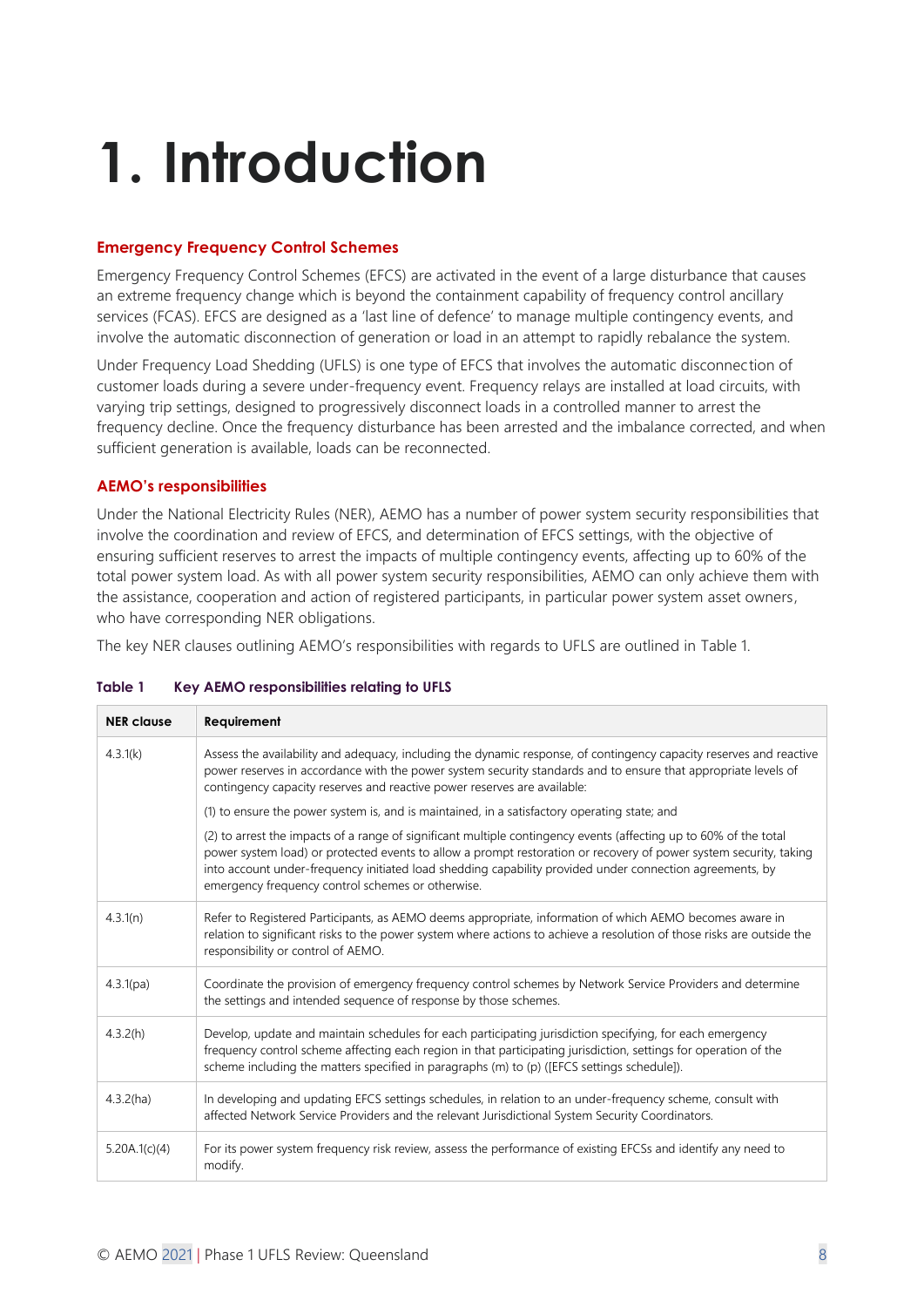### **The purpose of this document**

To deliver the responsibilities noted above, AEMO undertakes a periodic assessment of the availability and adequacy of EFCS in the NEM, including UFLS. UFLS review is underway at present, aiming to assess the adequacy of the existing scheme. The review is phased as follows:

- **Phase 1 – Data analysis:** Gather the required data from Network Service Providers (NSPs), and examine this data to identify any preliminary insights, including possibly commencing investigation on any initial actions that may be warranted.
- **Phase 2 – Frequency studies:** Frequency studies examining the behaviour of the power system in response to non-credible contingencies that trigger the UFLS scheme. This aims to determine whether the existing UFLS scheme is adequate across the NEM.
- **Phase 3 – Possible further work (as required):** Other work may follow depending on findings in Phase 2. This may include UFLS scheme retuning (changes to frequency settings) for some or all regions.

This report presents the findings of the analysis in Phase 1 for Queensland. The report is prepared to share these preliminary findings with Network Service Providers (NSPs) and Jurisdictional System Security Coordinators (JSSCs) to inform collaboration on possible next steps.

In the next phase of this review, AEMO will conduct further studies to explore how the UFLS performs in various under-frequency disturbances, to determine whether further changes may be warranted to optimise performance of the scheme. In parallel, AEMO is seeking advice from NSPs on technical and economic feasibility of various remediation options. Through this process, AEMO will consult and collaborate with NSPs and JSSCs in the development of any recommendations.

## **Distributed PV impacts on UFLS**

The impact of distributed PV (DPV) on the UFLS is a particular focus of this review. AEMO's analysis of UFLS efficacy in South Australia has found that the amount of net load available for response in the South Australian UFLS scheme is approaching zero in some periods, which reduces the ability of the scheme to arrest an under-frequency disturbance<sup>2</sup>. Furthermore, the operation of UFLS relays on circuits that are operating in reverse flows can act to exacerbate an under-frequency disturbance, rather than helping to correct it. Based on these initial findings in South Australia, AEMO is now exploring the impacts of DPV in other regions to determine where and when remediation may be required.

## **Load definitions**

The following definitions have been applied throughout this report:

### **Table 2 Summary of definitions applied in this report**

| Term                         | <b>Definition</b>                                                                                                                                                                                                                | How it has been calculated in this report                                                                                                                        |
|------------------------------|----------------------------------------------------------------------------------------------------------------------------------------------------------------------------------------------------------------------------------|------------------------------------------------------------------------------------------------------------------------------------------------------------------|
| Distributed PV<br>generation | Distributed PV includes rooftop systems and other<br>smaller non-scheduled PV capacity, connected to the<br>distribution network, and typically with a capacity<br><5MW. It excludes scheduled and semi-scheduled<br>generation. | Total DPV generation in the region in each half<br>hour interval has been estimated based on<br>AEMO's distributed PV forecasting system,<br>ASFFS <sub>23</sub> |

<sup>&</sup>lt;sup>2</sup> AEMO (July 2020) 2020 Power System Frequency Risk Review – Stage 1, Appendix A1[, https://aemo.com.au/-](https://aemo.com.au/-/media/files/stakeholder_consultation/consultations/nem-consultations/2020/psfrr/stage-1/psfrr-stage-1-after-consultation.pdf?la=en) [/media/files/stakeholder\\_consultation/consultations/nem-consultations/2020/psfrr/stage-1/psfrr-stage-1-after-consultation.pdf?la=en](https://aemo.com.au/-/media/files/stakeholder_consultation/consultations/nem-consultations/2020/psfrr/stage-1/psfrr-stage-1-after-consultation.pdf?la=en)

<sup>3</sup> [https://aemo.com.au/en/energy-systems/electricity/national-electricity-market-nem/nem-forecasting-and-planning/operational-forecasting/solar-and](https://aemo.com.au/en/energy-systems/electricity/national-electricity-market-nem/nem-forecasting-and-planning/operational-forecasting/solar-and-wind-energy-forecasting/australian-solar-energy-forecasting-system)[wind-energy-forecasting/australian-solar-energy-forecasting-system](https://aemo.com.au/en/energy-systems/electricity/national-electricity-market-nem/nem-forecasting-and-planning/operational-forecasting/solar-and-wind-energy-forecasting/australian-solar-energy-forecasting-system)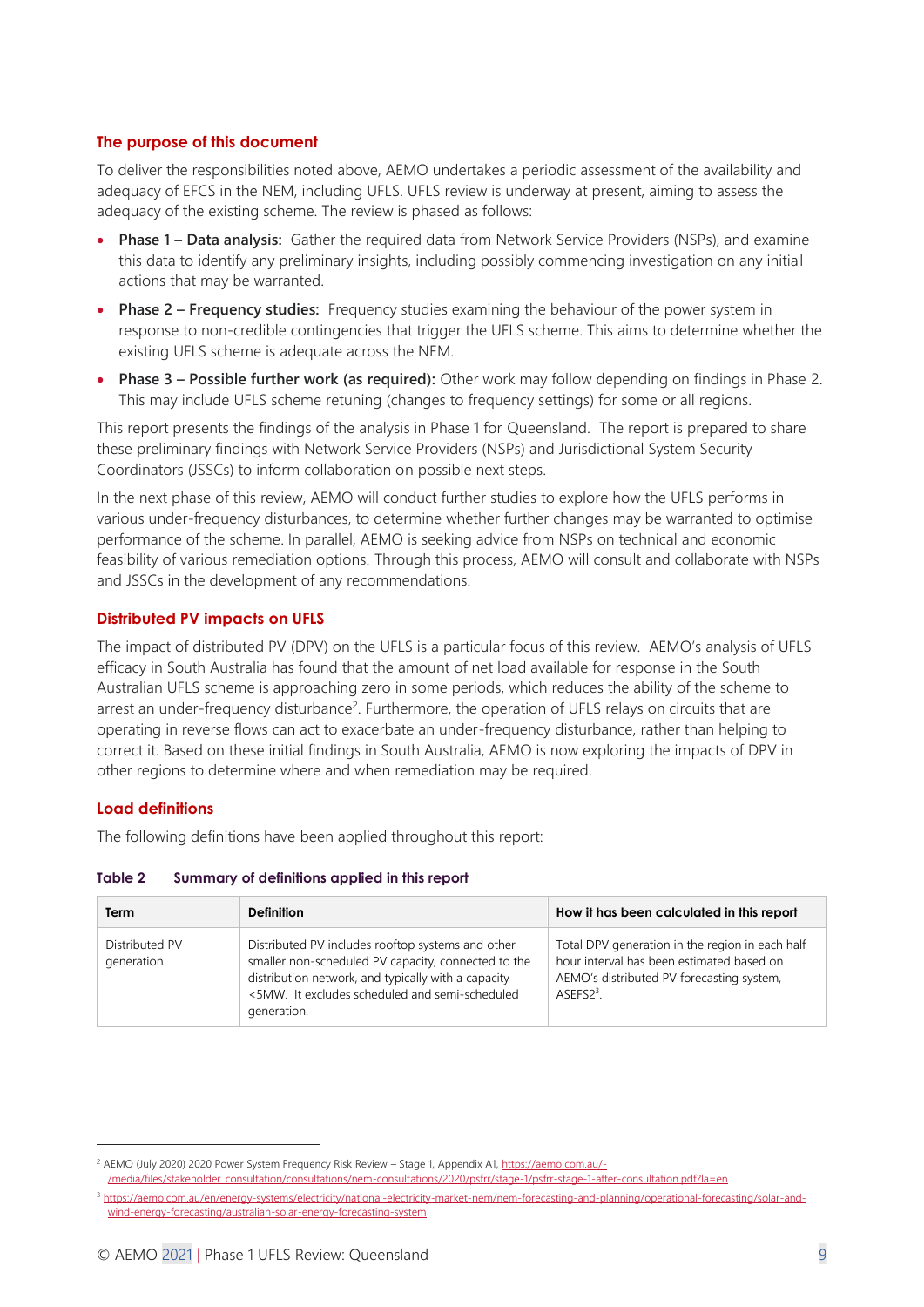| Term               | <b>Definition</b>                                                                                                                                                                                                                                                                                                                                                                                                                                                                                                                                                            | How it has been calculated in this report                                                                                                                                                                                                                                                                            |  |  |
|--------------------|------------------------------------------------------------------------------------------------------------------------------------------------------------------------------------------------------------------------------------------------------------------------------------------------------------------------------------------------------------------------------------------------------------------------------------------------------------------------------------------------------------------------------------------------------------------------------|----------------------------------------------------------------------------------------------------------------------------------------------------------------------------------------------------------------------------------------------------------------------------------------------------------------------|--|--|
| Operational demand | Operational demand in a region is demand that is met<br>by local scheduled generating units, semi-scheduled<br>generating units, and non-scheduled intermittent<br>generating units of aggregate capacity $\geq$ 30 MW, and<br>by generation imports to the region. It excludes the<br>demand met by non-scheduled non-intermittent<br>generating units, non-scheduled intermittent<br>generating units of aggregate capacity <30 MW,<br>exempt generation (e.g. rooftop solar, gas tri-<br>generation, very small wind farms, etc), and demand<br>of local scheduled loads. | The total operational demand in the region was<br>drawn from AEMO's databases. The relevant PI<br>tag is calculated by summing the generation at<br>all the scheduled, semi-scheduled and non-<br>scheduled $\geq$ 30MW generator terminals in the<br>region, and the flows across inter-regional<br>interconnectors |  |  |
| Underlying load    | Underlying load means all the electricity used by<br>consumers, which can be sourced from the grid but<br>also, increasingly, from other sources including<br>consumers' rooftop photovoltaic (PV) and battery<br>storage.                                                                                                                                                                                                                                                                                                                                                   | Total underlying load in the region in each half-<br>hour interval was estimated as:<br>Underlying load = Operational demand +<br>Distributed PV generation                                                                                                                                                          |  |  |
| Net UFLS load      | Net load in the UFLS refers to the aggregate total load<br>measured on UFLS circuits at the location of UFLS<br>relays, which is typically net of distributed generation<br>operating on those circuits.                                                                                                                                                                                                                                                                                                                                                                     | The measured load (net of distributed PV) on<br>each UFLS circuit was provided by NSPs. These<br>were summed to calculate the total net UFLS<br>load in each half hour.                                                                                                                                              |  |  |

### **NSP, JSSC and Market Customer Responsibilities**

The NER include a range of obligations and standards to be met by NSPs and other registered participants, and supporting actions by JSSCs, to support the achievement of the power system security responsibilities relating to UFLS. For reference, the key participant and JSSC responsibilities supporting UFLS adequacy are set out in the following tables - NSPs in [Table 3,](#page-9-0) JSSCs in [Table 4,](#page-10-0) and Market Customers in [Table 5.](#page-10-1)

### <span id="page-9-0"></span>**Table 3 Key NSP responsibilities relating to UFLS**

| <b>NER</b> clause | <b>NSP responsibility</b>                                                                                                                                                                                                                                                                                                                                                      |
|-------------------|--------------------------------------------------------------------------------------------------------------------------------------------------------------------------------------------------------------------------------------------------------------------------------------------------------------------------------------------------------------------------------|
| 4.3.4(a)          | Use reasonable endeavours to exercise its rights and obligations in relation to its networks so as to co-operate with<br>and assist AEMO in the proper discharge of the AEMO power system security responsibilities.                                                                                                                                                           |
| 4.3.4(b)          | Use reasonable endeavours to ensure that interruptible loads are provided as specified in clause 4.3.5 and clause<br>S5.1.10 of schedule 5.1 (including without limitation, through the inclusion of appropriate provisions in connection<br>agreements).                                                                                                                      |
| 4.3.4(b1)         | In accordance with clause S5.1.10.1a of schedule 5.1, cooperate with AEMO in relation to, design, procure,<br>commission, maintain, monitor, test, modify and report to AEMO in respect of, each emergency frequency control<br>scheme which is applicable in respect of the Network Service Provider's transmission or distribution system.                                   |
| S5.1.10.1(a)      | In consultation with AEMO, ensure that sufficient load is under the control of under-frequency relays or other<br>facilities where required to minimise or reduce the risk that in the event of the sudden, unplanned simultaneous<br>occurrence of multiple contingency events, the power system frequency moves outside the extreme frequency<br>excursion tolerance limits. |
| S5.1.10.1a(a)     | Cooperate with AEMO in the conduct of power system frequency risk reviews and provide to AEMO all information<br>and assistance reasonably requested by AEMO in connection with power system frequency risk reviews; and<br>provide to AEMO all information and assistance reasonably requested by AEMO for the development and review of<br>EFCS settings schedules.          |
| S5.1.10.2         | (for Distribution Network Service Providers):                                                                                                                                                                                                                                                                                                                                  |
|                   | (a) provide, install, operate and maintain facilities for load shedding in respect of any connection point at which the<br>maximum load exceeds 10MW in accordance with clause 4.3.5;                                                                                                                                                                                          |
|                   | (c) apply frequency settings to relays or other facilities as determined by AEMO in consultation with the Network<br>Service Provider:                                                                                                                                                                                                                                         |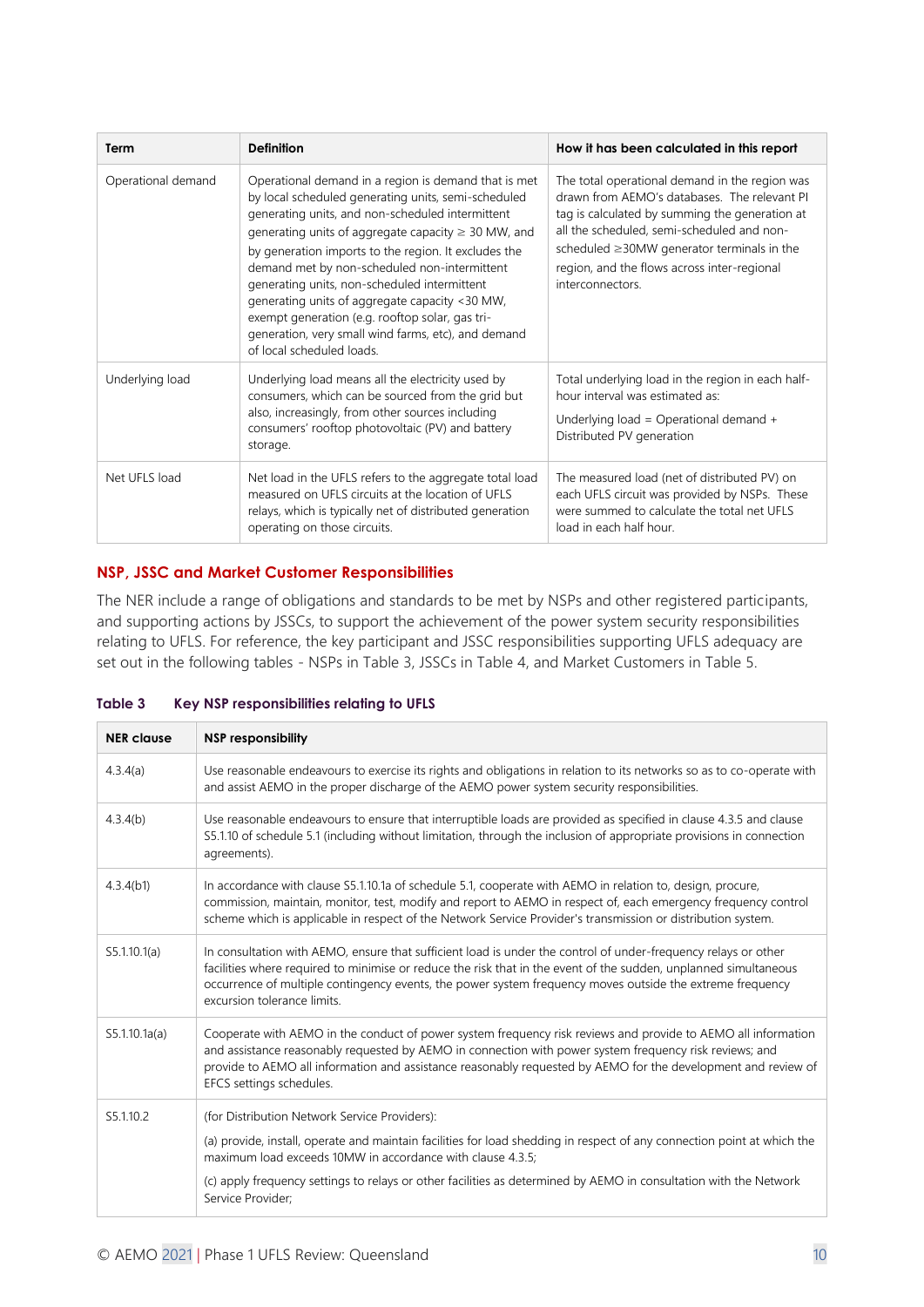| <b>NER</b> clause | NSP responsibility                                                                                                                                                                                                                                                                                                                                                                                                                                                                                                                                                                                                                                                                                                                                                                                                       |
|-------------------|--------------------------------------------------------------------------------------------------------------------------------------------------------------------------------------------------------------------------------------------------------------------------------------------------------------------------------------------------------------------------------------------------------------------------------------------------------------------------------------------------------------------------------------------------------------------------------------------------------------------------------------------------------------------------------------------------------------------------------------------------------------------------------------------------------------------------|
| S5.1.8            | In planning a network, consider non-credible contingency events such as busbar faults which result in tripping of<br>several circuits, uncleared faults, double circuit faults and multiple contingencies which could potentially endanger<br>the stability of the power system. In those cases where the consequences to any network or to any Registered<br>Participant of such events are likely to be severe disruption a Network Service Provider and/or a Registered<br>Participant must in consultation with AEMO, install, maintain and upgrade emergency controls within the Network<br>Service Provider's or Registered Participant's system or in both, as necessary, to minimise disruption to any<br>transmission or distribution network and to significantly reduce the probability of cascading failure. |

### <span id="page-10-0"></span>**Table 4 Key JSSC responsibilities relating to UFLS**

| <b>NER</b> clause | <b>JSSC responsibility</b>                                                                                                                                                                                  |
|-------------------|-------------------------------------------------------------------------------------------------------------------------------------------------------------------------------------------------------------|
| 4.3.2(f)          | Provide AEMO with                                                                                                                                                                                           |
|                   | (1) a schedule of sensitive loads in its jurisdiction, specifying:                                                                                                                                          |
|                   | (i) the priority, in terms of security of supply, that each load specified in the schedule has over the other loads<br>specified in the schedule; and                                                       |
|                   | (ii) the loads (if any) for which the approval of the Jurisdictional System Security Coordinator must be obtained<br>by AEMO under clause 4.3.2(I); and                                                     |
|                   | (2) a schedule setting out the order in which loads in the participating jurisdiction, other than sensitive loads, may<br>be shed by AEMO for the purposes of undertaking any load shedding under rule 4.8. |

### <span id="page-10-1"></span>**Table 5 Key Market Customer responsibilities relating to UFLS**

| <b>NER</b> clause    | <b>Market Customer responsibility</b>                                                                                                                                                                                                                                                                                                                                                                                                                                                                                                                                                                                                                                                                            |
|----------------------|------------------------------------------------------------------------------------------------------------------------------------------------------------------------------------------------------------------------------------------------------------------------------------------------------------------------------------------------------------------------------------------------------------------------------------------------------------------------------------------------------------------------------------------------------------------------------------------------------------------------------------------------------------------------------------------------------------------|
| 4.3.5                | (a) For Market Customers having expected peak demands at connection points in excess of 10 MW, provide<br>automatic interruptible load of the type described in clause S5.1.10 of schedule 5.1. The level of this automatic<br>interruptible load must be a minimum of 60% of their expected demand, or such other minimum interruptible load<br>level as may be periodically determined by the Reliability Panel, to be progressively automatically disconnected<br>following the occurrence of a power system under-frequency condition described in the power system security<br>standards.<br>(b) Provide their interruptible load in manageable blocks spread over a number of steps within under-frequency |
|                      | bands from 49.0 Hz down to 47.0 Hz as nominated by AEMO.                                                                                                                                                                                                                                                                                                                                                                                                                                                                                                                                                                                                                                                         |
| S <sub>5</sub> .3.10 | Network Users who are Market Customers and who have expected peak demands in excess of 10MW must provide<br>automatic interruptible load in accordance with clause 4.3.5 of the Rules.                                                                                                                                                                                                                                                                                                                                                                                                                                                                                                                           |
|                      | Load shedding procedures may be applied by AEMO, or EFCS settings schedules may be determined, in<br>accordance with the provisions of clause 4.3.2 of the Rules for the shedding of all loads including sensitive loads.                                                                                                                                                                                                                                                                                                                                                                                                                                                                                        |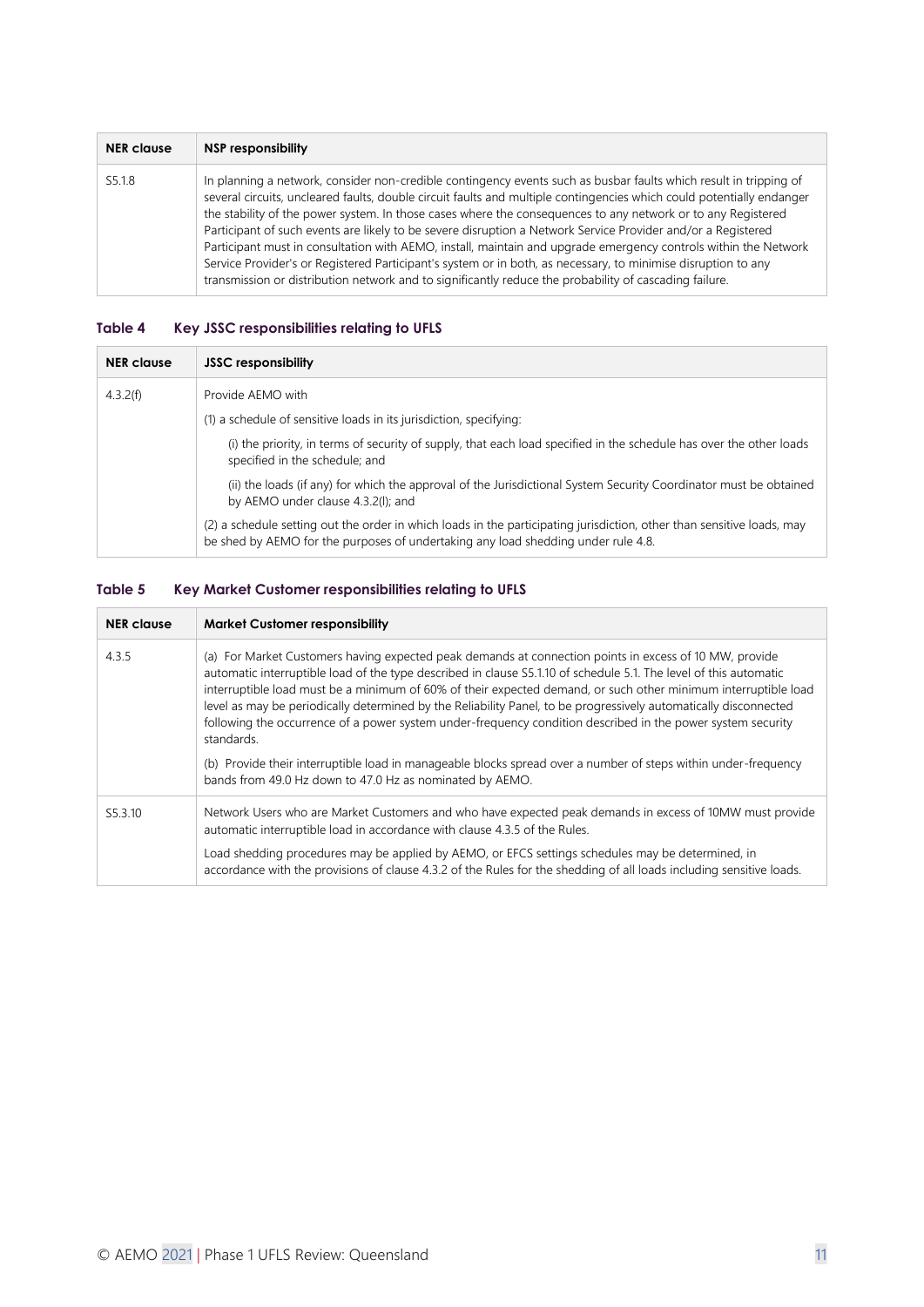# <span id="page-11-0"></span>**2. Approach**

AEMO has worked with the Network Service Providers in Queensland (Energy Queensland and Powerlink) during 2020 to construct the necessary datasets for this analysis, as outlined in the sections below.

### **Half-hourly load data**

In Queensland, most UFLS relays are located at the 11 and 22kV level in the network. These UFLS relays trip "feeders" of the distribution network. AEMO aggregated the feeder level half-hourly load measurements provided by Energy Queensland, to estimate the total amount of load in the UFLS at each frequency trip setting, in each half hour, for 2018-19 and 2019-20.

Data cleaning was applied prior to the aggregation of the half hourly load data. The feeder data files provided contained outliers and null values due to reasons such as outages, load switching, maintenance events and/or metering issues. To deal with such discrepancies, the following approach was used prior to aggregation:

- All values more than 5 standard deviations from the mean were made null, assuming this is due to a measurement failure.
- Consecutive null values < 24 hours (48 time intervals) were interpolated, assuming this is due to a data outage.
- Consecutive null values > 24 hours (48 time intervals) were set to zero, assuming this is due to a load outage or maintenance.

### **Large industrial customers**

Powerlink supplied half-hourly load data for transmission connected customers included in the UFLS schedule at the 132kV, 110kV and 66kV level. Customer feeders were grouped by their frequency and time delay settings and mapped to their corresponding load data. This load data was cleaned using the approach outlined above, aggregated, and summed to determine the total amount of load at each trip setting, in each historical half hour for financial years 18/19 to 19/20.

## **Installed capacity of DPV**

The installed capacity of DPV on each feeder was supplied by Energy Queensland for distribution connected installs in the size range 0-30 MW. The total install capacity provided by Energy Queensland was compared to DPV installed capacity data from the Clean Energy Regulator (CER). The NSP total installed capacity for QLD in June 2018 was found to be approximately 260 MW lower than the total installed capacity obtained from the CER for June 2018 and approximately 640 MW lower for June 2020.

For this analysis, the installed capacity of DPV data provided by Energy Queensland was scaled according to regional DPV generation data from AEMOs forecasting system ASEFS2. The installed capacity per feeder in 2018-19 and 2019-20 was summed by UFLS trip setting, then converted to a percentage of the total installed capacity for QLD.

Note that no DPV data was provided by Powerlink as no load customers have installed capacities except those that are registered generators.

### **Future projections**

This assessment includes some simple forward projections of UFLS load from 2020-21 to 2022-23, assuming continued growth in DPV installations and underlying demand (actuals data for the 2020-21 year was not available at the time of completing this analysis). To calculate these forward projections, future DPV installation growth rates were assumed to continue at the rate projected by the 2021 ESOO Net Zero 2050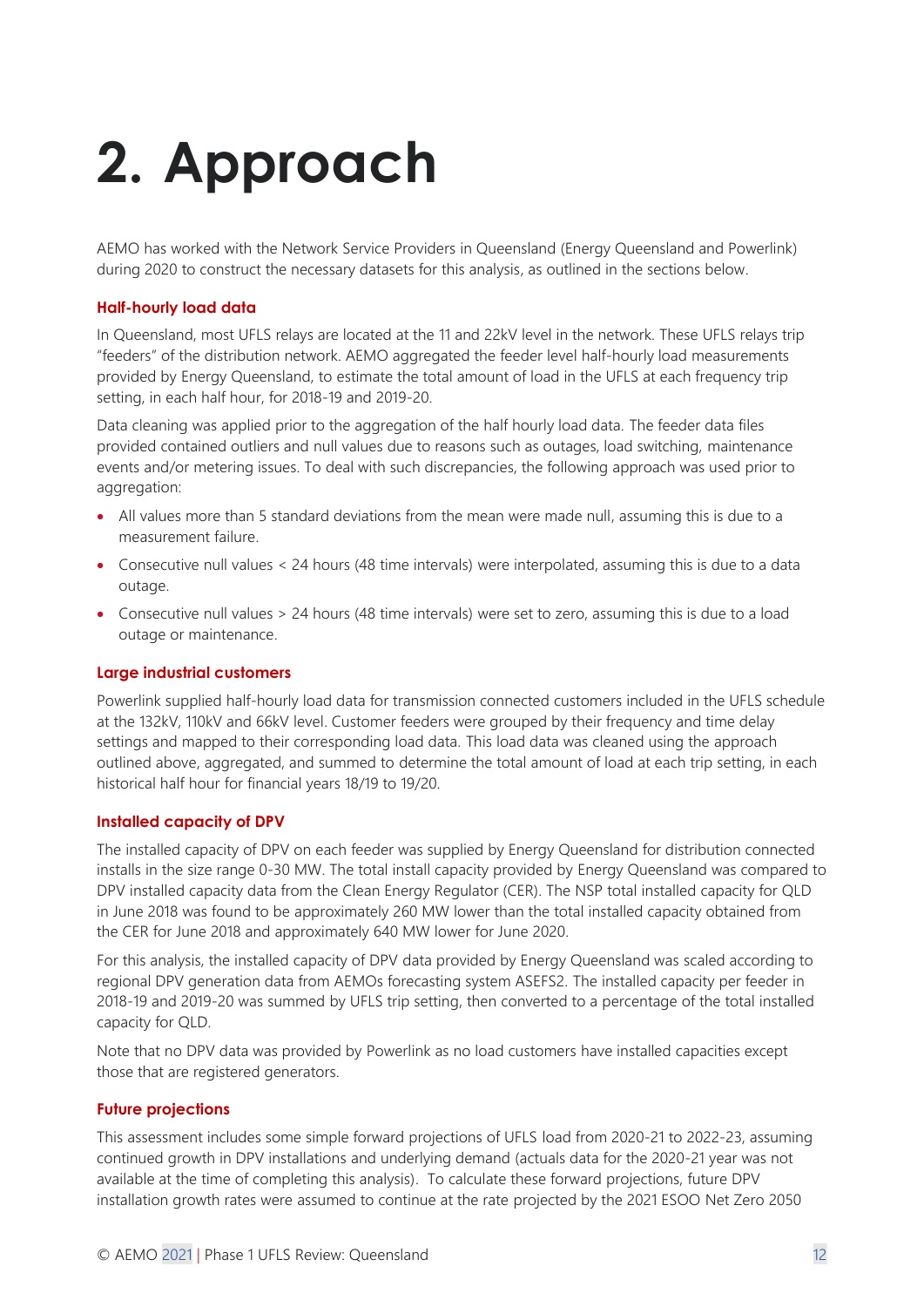scenario and applied to each equally to each sub-region (growth of 18% on 2019-20 for 2020-21, 42% on 2019-20 for 2021-22 and 62% on 2019-20 for 2022-23).

The DPV end of financial year installed capacities supplied by Energy Queensland were scaled up to the 2021 ESOO actual installed capacities which are closely aligned with the data from the CER. The generation on each trip setting was scaled up in each year, based on the Net Zero 2050 scenario growth rates.

The future underlying demand growth rates were assumed to continue at the rate projected by the 2021 ESOO Net Zero 2050 scenario (growth of 0.23% on 2019-20 for 2020-21, 1.13% on 2019-20 for 2021-22 and 1.67% on 2019-20 for 2022-23).

The underlying load for industrial customers was assumed to be equal the operational load provided by Powerlink (PL) as they were stated to have no DPV installed:

*PL Underlying load 2019-20 = PL Net load 2019-20*

The residential and commercial underlying load in the 2019-20 financial year in each half hour was estimated from the operational load provided by Energy Queensland (EQ) as:

*EQ Underlying load 2019-20 = EQ Net load 2019-20 + PV generation 2019-20*

The half-hourly underlying load for industrial customers in future years was assumed to remain identical to the 2019-20 reference year. The half hourly underlying load for residential and commercial customers in future years was projected from the 2019-20 reference year by applying growth rates that achieved the same growth as the Net Zero 2050 scenario for underlying load in Queensland. DPV generation was assumed to have the same half-hourly capacity factor as the reference year, with DPV generation scaled up based on the larger installed capacity. The net load at each trip setting was then calculated as:

*Net load 2022-23 = PL Underlying load 2019-20 + EQ Underlying load 2022-23 - PV generation 2022-23*

This provides an approximate indication of how UFLS load may evolve over the coming years as DPV levels continue to grow.

### **Sub-region allocation of data**

To extend this analysis the data supplied by the NSPs was separated into Queensland sub-regions (North, Central and South). This allows exploration of the performance of UFLS during sub-regional separation events. Sub-regions were constructed based on postcodes, with boundaries aligned to Powerlink cut sets of the transmission network.

To allocate Energy Queensland's data into sub-regions, feeder IDs were grouped to substation, then postcode, then sub-region. This mapping is approximate as some feeders service various postcodes and may traverse sub-region boundaries.

To allocate Powerlink's data into sub-regions, customer loads were grouped to substation, then sub-region using transmission level single line diagrams (SLDs).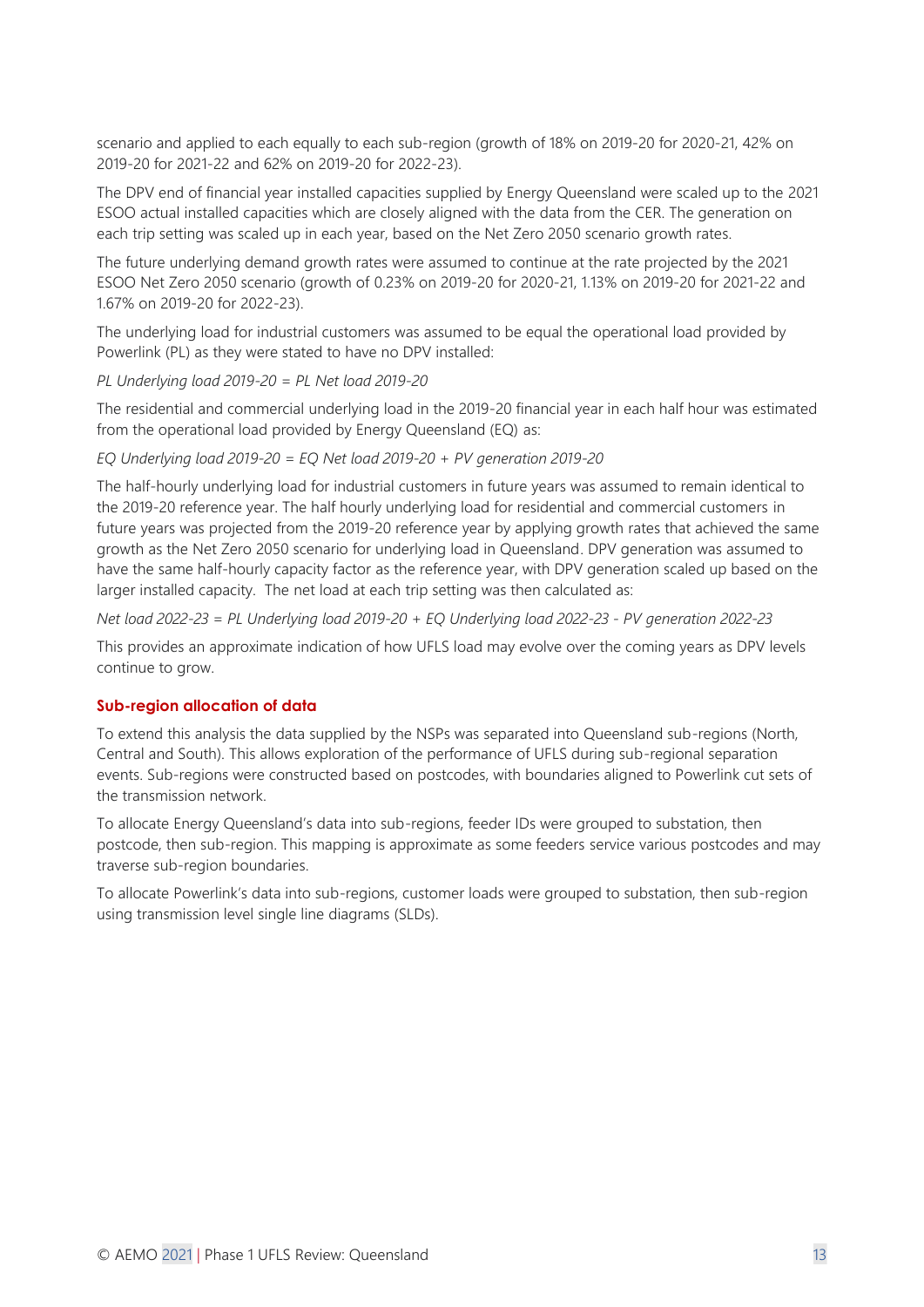# <span id="page-13-0"></span>**3. Findings**

# <span id="page-13-1"></span>3.1 Net load in UFLS

[Figure 1](#page-13-2) shows a duration curve of the total net (measured) load in the Queensland UFLS scheme in financial years 2018-19 and 2019-20. Indicative future projections are also shown. In the 2019-20 financial year, total Queensland UFLS load reached a maximum of 5,173 MW and a minimum of 2,351 MW, and most of the time is within the range  $2,700 - 4,000$  MW.



<span id="page-13-2"></span>**Figure 1 Queensland UFLS load duration curves in historical and future years**

[Figure 2](#page-13-3) shows the same duration curve, focusing on the year-by-year changes in the lowest load periods. This shows that net UFLS load in Queensland is projected to decline in the lowest load periods as DPV installations continue to grow.

<span id="page-13-3"></span>**Figure 2 Queensland UFLS load duration curves in historical and future years (80% - 100%)**

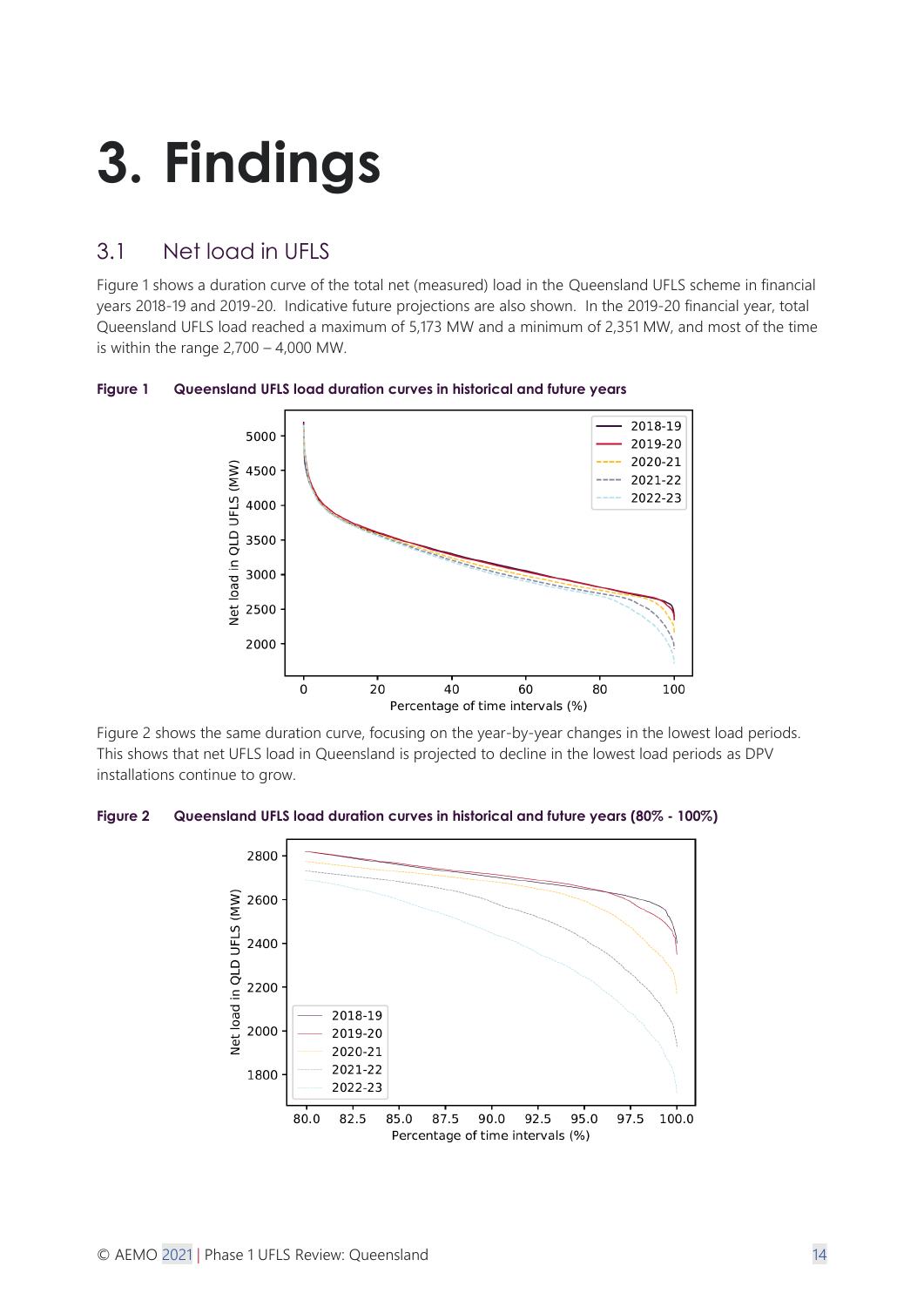[Figure 3](#page-14-0) shows the minimum net UFLS load measured in the Queensland UFLS scheme over the past two years. The minimum periods occurred on 2 September 2018 in 2018-19 financial year, and 3 May 2020 in the 2019-20 financial year. The minimum UFLS load has decreased somewhat from 2,400 MW in 2018-19 to 2,351 MW in 2019-20.

If DPV growth continues at the projected rates, and underlying load growth in the lowest demand periods is as projected in the 2021 ESOO Net Zero scenario, this decline in net UFLS load is projected to continue, with minimum UFLS load in Queensland potentially reaching as low as 2,166 MW in the 2020-21 financial year, and 1,715 MW in the 2022-23 financial year.



<span id="page-14-0"></span>**Figure 3 Queensland minimum net UFLS load in historical and future years**

[Figure 4](#page-15-0) shows the distribution of net UFLS load by time of day, for the 2019-20 historical year. The orange bars indicate the median load level measured at each time of day during 2019-20. The lowest median net UFLS load occurs during night time periods (2am-4am). The outer bars indicate the maximum and minimum demand levels (excluding outliners) measured at each time of day. The absolute minimum net UFLS load levels were measured during the middle of the day (12pm-2pm), although there is a wide range of load measured in these periods due to different DPV generation patterns on different days. This highlights the increasing variability of the amount of net load in the UFLS scheme, as DPV levels grow over time.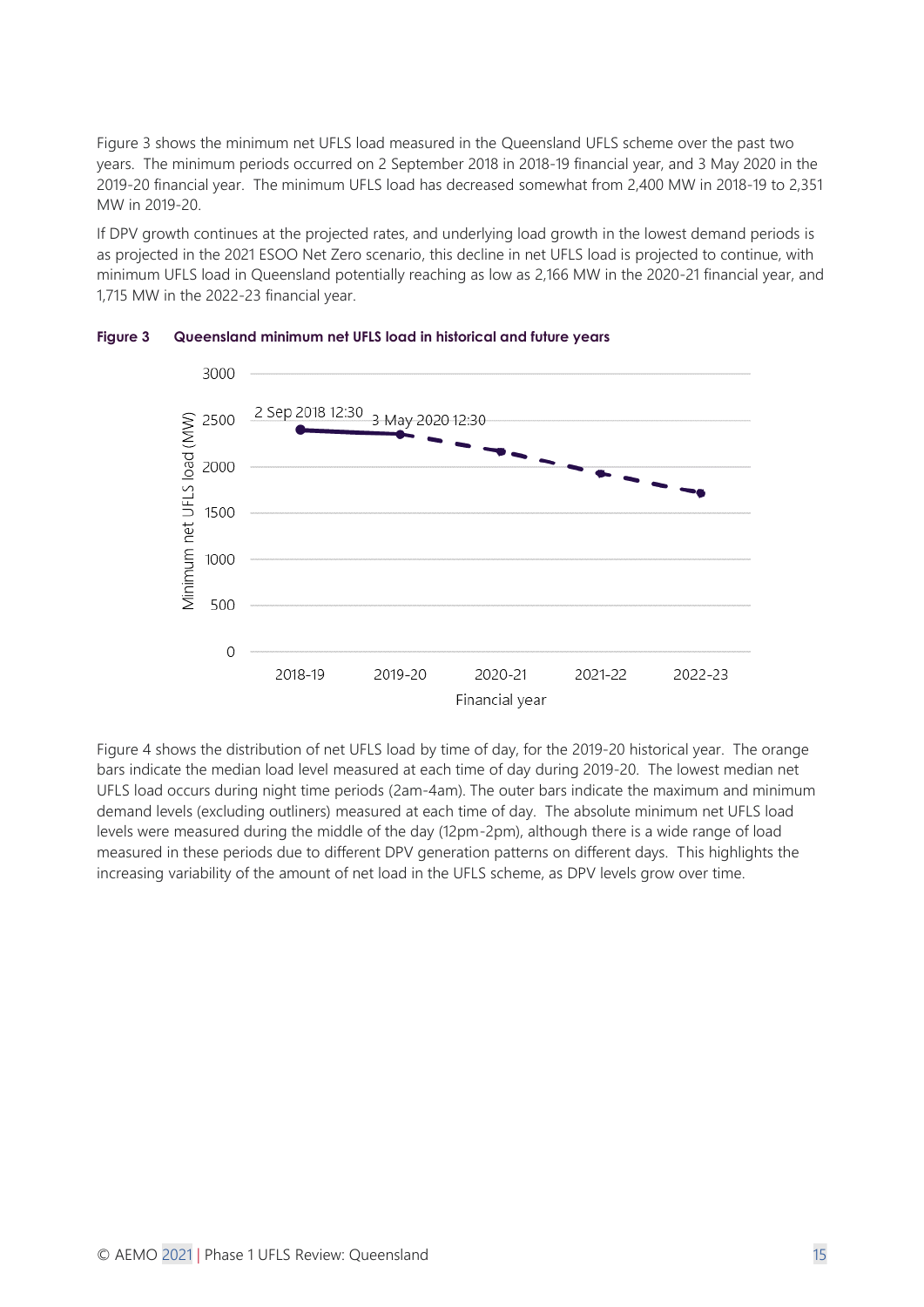<span id="page-15-0"></span>

Orange bar: median. Top bar: max demand, excluding outliers. Bottom bar, min demand, excluding outliers. Upper Quartile box edge: 75% data is lower than this level. Lower Quartile box edge, 25% data is lower than this level.

[Figure 5](#page-15-1) shows a box and whisker plot of the total net load in the Queensland UFLS, divided into periods with no DPV operating, periods with moderate DPV operating (total Queensland DPV generation in the range 0 MW to 900 MW), and periods with high levels of DPV operating (total Queensland DPV generation exceeding 900 MW). Periods with high levels of DPV operating tend to show lower net UFLS load levels, although there is a wide range recorded in all types of periods.



#### <span id="page-15-1"></span>**Figure 5 Queensland total net UFLS load in 2019-20**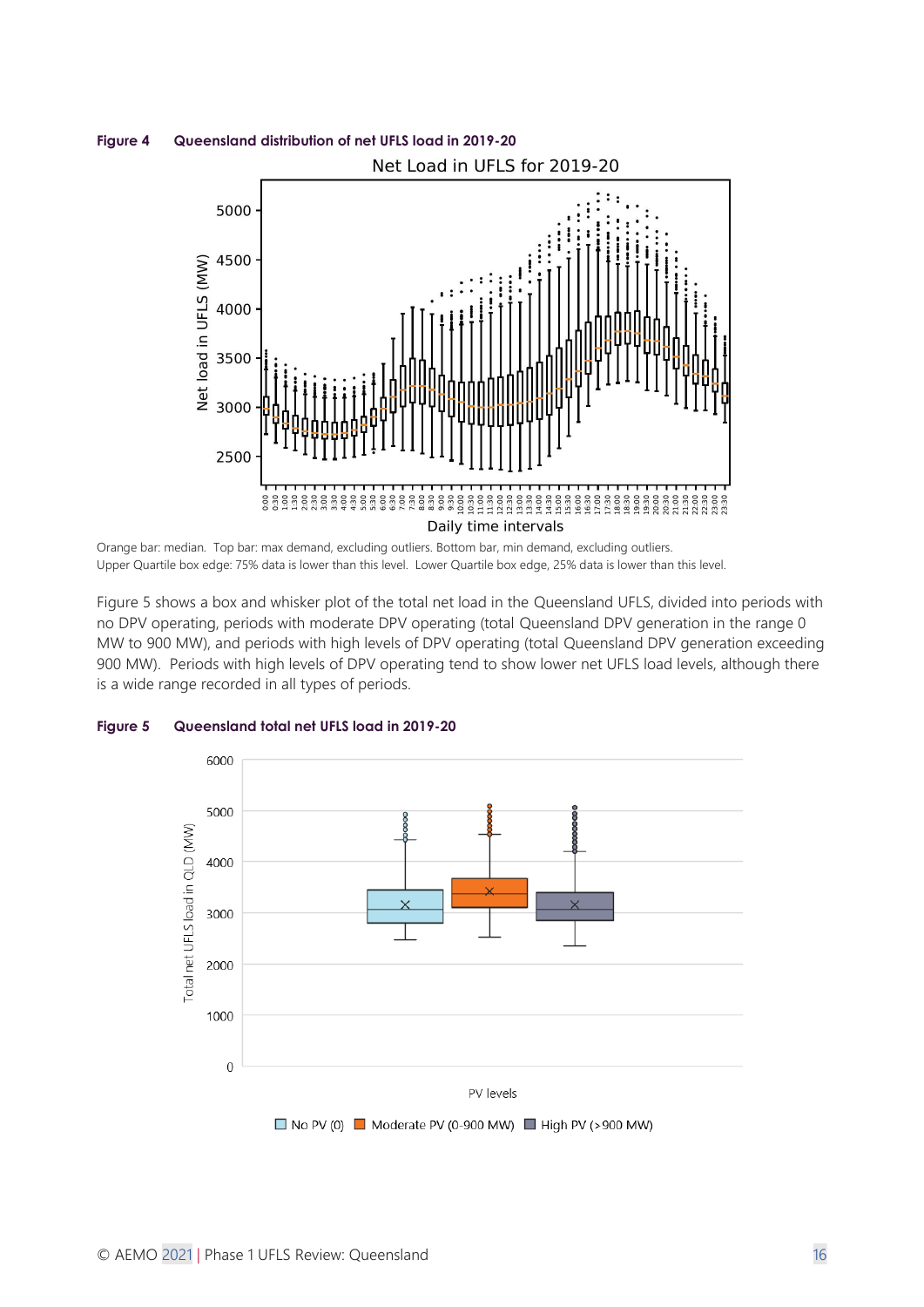# 3.1.1 Queensland Sub-regions

[Figure 6](#page-16-0) shows the minimum net UFLS load measured in the UFLS scheme for Queensland South, North and Central sub-regions for 2018-19 and 2019-20, and projections for the subsequent [3] years. The following observations can be made:

- In QLD South, the minimum UFLS load decreased from 1,325 MW in 2018-19 to 1,260 MW in 2019-20. This trend is projected to continue, with minimum UFLS load potentially reaching as low as 1,088 MW during 2020/21, and 682 MW during 2022/23.
- In QLD Central, the minimum UFLS load increased from 849 MW in 2018-19 to 875 MW in 2019-20. The 2018-19 minimum occurred at night (8 May 2019 02:00), whilst the 2019-20 minimum occurred during the day (22 Aug 2019 11:00). The Central sub-region has a high proportion of industrial customers. During both historical periods, 90%-95% of the UFLS was continuously made up of large industrial load. The analysis presented here assumes no further growth in underlying load at these industrial customers, as per assumptions in the 2021 ESOO. In 2019-20 only 15% of the total DPV installed in QLD Central was on feeders or co-located with customers that are part of the UFLS scheme. If DPV growth continues in areas where there is DPV growth at present, the minimum UFLS load is projected to remain relatively unchanged over the next few years.
- In QLD North, the minimum UFLS load increased from 85 MW in 2018-19 to 121 MW in 2019-20. Industrial load is an important component, contributing up to 51% of total UFLS load in the sub-region. The analysis presented here assumes no further growth in underlying load at industrial customers, as per assumptions in the ESOO. In 2019-20, 37% of the total DPV installed in QLD North was on feeders in the UFLS. The minimum UFLS load is therefore projected to decline slightly over the next few years, if DPV growth continues in the locations where it is growing at present.

<span id="page-16-1"></span>

### <span id="page-16-0"></span>**Figure 6 Queensland sub-regions minimum net UFLS load in historical and future years**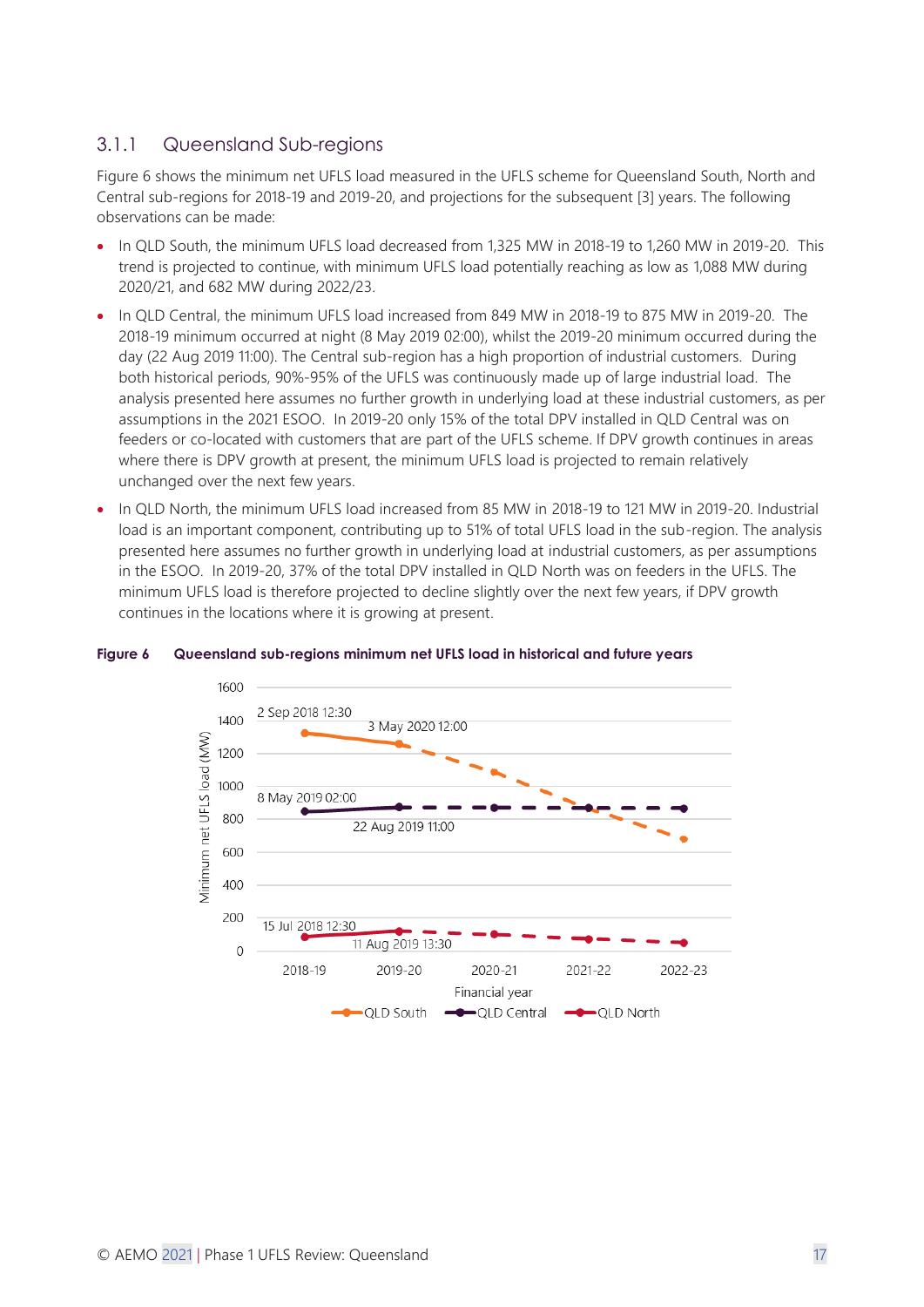# <span id="page-17-0"></span>3.2 Net load in UFLS as a percentage of underlying load

The NER indicate that the amount of load in the UFLS should be adequate to arrest the impacts of a range of significant multiple contingency events, affecting up to 60% of the 'total power system load' (NER clause 4.3.1(k)).

# **Calculating 60% of total power system load**

When these requirements were devised, this was a relatively straightforward equation, as it could be assumed that load on the power system at any time would largely equate to actual electricity demand by end use facilities. Therefore, a static UFLS scheme incorporating 60% of small customer loads, or 60% of expected maximum load at large sites, could generally ensure a corresponding quantity of net load could be disconnected to respond effectively to a large under-frequency event.

In a market with large quantities of DPV, which was not contemplated by the UFLS provisions in the NER, the operational demand (defined as total underlying customer load, net of DPV) in some periods will differ very significantly from the total underlying demand. The delta will vary by different amounts every day and in certain periods of the day. In some periods, operational demand will soon reach zero and become negative in South Australia, and in time this may also occur in other NEM regions. Determining UFLS requirements as a proportion of a potential zero or negative operational demand cannot provide a meaningful measure of power system needs.

For this analysis, AEMO has used total underlying load (calculated as operational demand + DPV generation) as a measure of the actual amount of customer load in the power system at a particular time. This provides an absolute measure of the actual customer load, regardless of whether it is supplied by scheduled generating units, or distributed generation. This report provides a comparison of the net load in the UFLS (being the amount of load available to provide an effective UFLS response to arrest a frequency decline), as a percentage of total underlying customer load. This can then be compared with the 60% value indicated in the NER to provide an approximate measure of the adequacy of emergency under-frequency response.

## **Defining the adequate amount of emergency under frequency response**

60% of total underlying load in the region is used in this report as an indicative measure of the amount of total emergency under-frequency response that is adequate.

Emergency under frequency response could be delivered by traditional UFLS, or by equivalent responses such as fast frequency response (FFR) from batteries or curtailed solar farms (for example). Over time, as larger quantities of distributed batteries are installed, they will deliver an increasing amount of under-frequency droop response in line with requirements in AS/NZS4777.2:2020 (mandatory from 18 December 2021). To the extent that the dispatch levels and state of charge of these distributed batteries can be predicted and relied on, this will reduce the amount of emergency under-frequency response required from other sources.

The 60% target provides an indication of the operational envelope where AEMO has reasonable confidence that the response will be adequate to arrest the impacts of a range of significant multiple contingency events (affecting up to 60% of the total power system load). Given the low estimate of load relief in the NEM<sup>4</sup>, it is anticipated that arresting a multiple contingency event affecting up to 60% of the power system will require a comparable capacity (MW) of emergency under-frequency response (delivered by UFLS, FFR, or other sources). In Phase 2 of the UFLS review, AEMO will be conducting frequency studies investigating the performance of the UFLS in the context of the evolving power system, modelling various selected noncredible contingency events. This will provide further insight on the adequacy of the UFLS response in various periods, and the appropriateness of the 60% of underlying load target.

It may be possible that a smaller quantity of emergency under-frequency response is adequate to sufficiently reduce risk in some periods. For example, in periods with high levels of distributed PV operating, there may be fewer centralised generators operating, and therefore less likelihood of a large multiple generator

<sup>4</sup> AEMO, Load Relief[, https://aemo.com.au/en/energy-systems/electricity/national-electricity-market-nem/system-operations/ancillary-services/load-relief](https://aemo.com.au/en/energy-systems/electricity/national-electricity-market-nem/system-operations/ancillary-services/load-relief)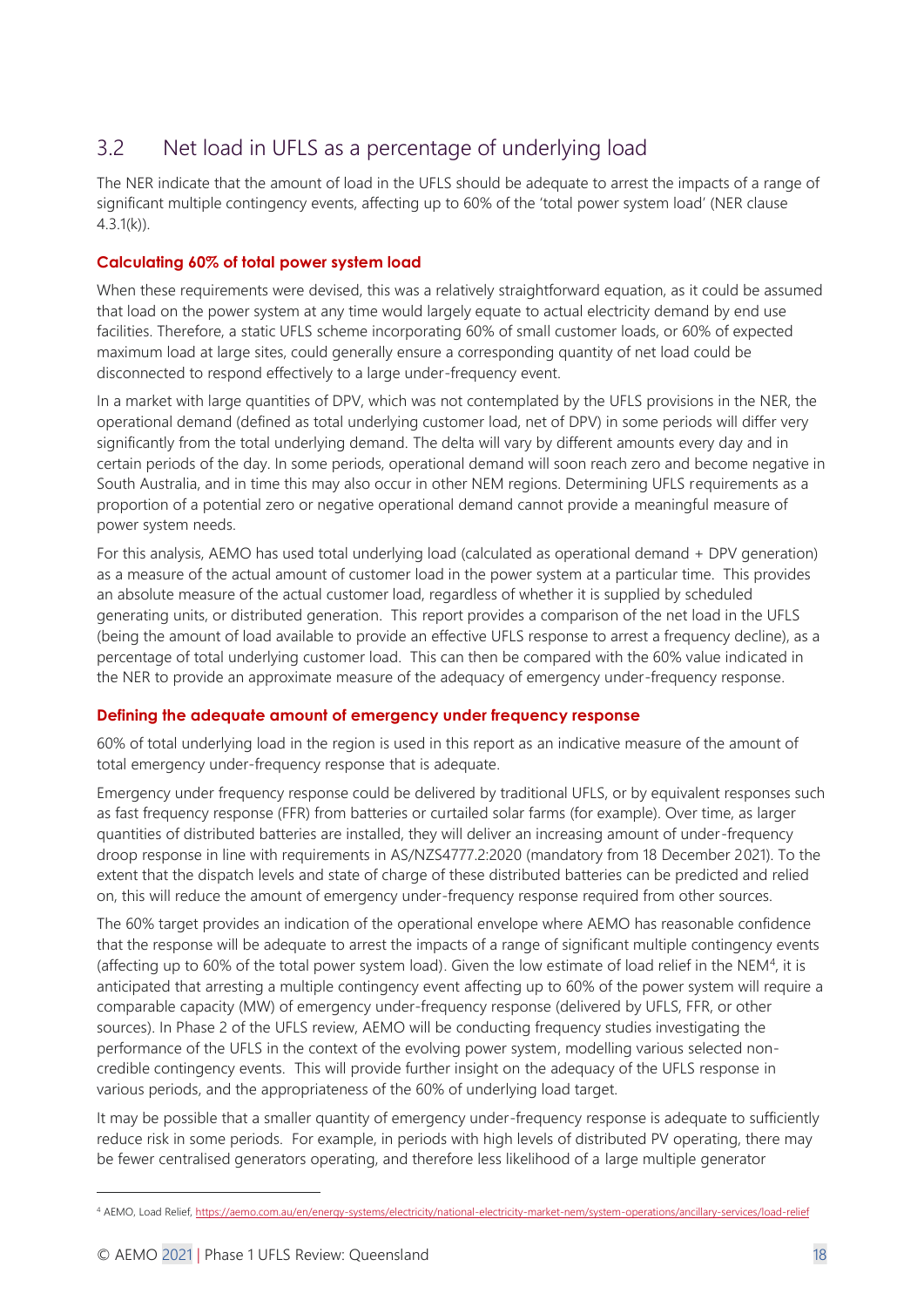contingency event. However, it is noted that UFLS is intended as a general safety net that caters for any multiple contingency event, which by nature cannot be specified precisely. Distributed PV itself can also contribute to contingency events, with some disturbances showing up to 40% of the distributed PV in a region disconnecting in response to voltage disturbances, phase angle jumps, maloperation of frequency protection and other phenomena<sup>5</sup>. There are a very large number of possible multiple contingency event sequences that could occur, many of which have never been observed before given the rapid transition of the power system, so it is difficult to determine a manageable set of specific contingency events to analyse. It is also extremely difficult to accurately model the behaviour of the power system and the operation of UFLS schemes under these circumstances, given the intermingling of distributed PV and UFLS loads at the distribution level, which is not typically represented in AEMO's power system models. It is a significant process (and may not be ultimately possible) to confirm with high confidence that there are definitely no non-credible events that could occur beyond a certain contingency size in certain periods, and therefore to confirm that a smaller quantity of emergency under-frequency response is adequate.

Regardless of the precise target, this report indicates that UFLS levels are trending towards very low levels that are clearly far from adequate. Given the short timeframes involved, AEMO recommends that NSPs pursue remediation options immediately, targeting the 60% of underlying load level where possible. This is the level at which AEMO has reasonable confidence the response is adequate. Where it is identified that achieving the 60% target is not economically or technically feasible, AEMO proposes to work with NSPs to investigate whether a smaller amount of response (less than 60% of underlying load) could be sufficient in some periods. This investigation can be targeted towards the specific options available, and focused on demonstrating adequacy in the specific periods where shortfalls may remain.

## **Assessment of adequacy of response**

Bringing together the above factors, AEMO has applied the following measure to assess the adequacy of the emergency under-frequency response:

> $Net UFLS$  load in the  $region + FFR$  $\frac{1}{\pi}$   $\frac{1}{\pi}$   $\frac{1}{\pi}$   $\frac{1}{\pi}$   $\frac{1}{\pi}$   $\frac{1}{\pi}$   $\frac{1}{\pi}$   $\frac{1}{\pi}$   $\frac{1}{\pi}$   $\frac{1}{\pi}$   $\frac{1}{\pi}$   $\frac{1}{\pi}$   $\frac{1}{\pi}$   $\frac{1}{\pi}$   $\frac{1}{\pi}$   $\frac{1}{\pi}$   $\frac{1}{\pi}$   $\frac{1}{\pi}$   $\frac{1}{\pi}$   $\frac{1}{\pi}$

Where:

- Net UFLS load in the region provides the total net load available for shedding on UFLS (net of distributed PV generation), and therefore gives an indication of the amount of response from the UFLS scheme that will contribute to arresting a frequency decline.
- FFR is the capacity of response (MW) delivered by Fast Frequency Response from batteries, curtailed solar farms, or other sources. For simplicity in this report, the level of FFR that can be guaranteed has been assumed to be zero, but this may change over time as levels of distributed batteries grow, or if arrangements are implemented to procure this response from certain customers.
- Total underlying load in the region is the total customer load (regardless of whether it is supplied by centralised or distributed generation), and therefore provides a measure of the total size of the power system that is independent of the quantity of distributed PV operating.

AEMO has applied this measure to give an approximate indication of the adequacy of emergency underfrequency response, and provide a measure of how it is changing over time. Values that are slightly below this 60% measure are unlikely to present a significant risk, whereas values far below the 60% level represent a significant deterioration in emergency under-frequency response capability, far below levels anticipated in the NER, which needs to be addressed as a priority.

<sup>5</sup> AEMO (May 2021) Behaviour of distributed resources during power system disturbances[, https://aemo.com.au/-/media/files/initiatives/der/2021/capstone](https://aemo.com.au/-/media/files/initiatives/der/2021/capstone-report.pdf?la=en&hash=BF184AC51804652E268B3117EC12327A)[report.pdf?la=en&hash=BF184AC51804652E268B3117EC12327A](https://aemo.com.au/-/media/files/initiatives/der/2021/capstone-report.pdf?la=en&hash=BF184AC51804652E268B3117EC12327A)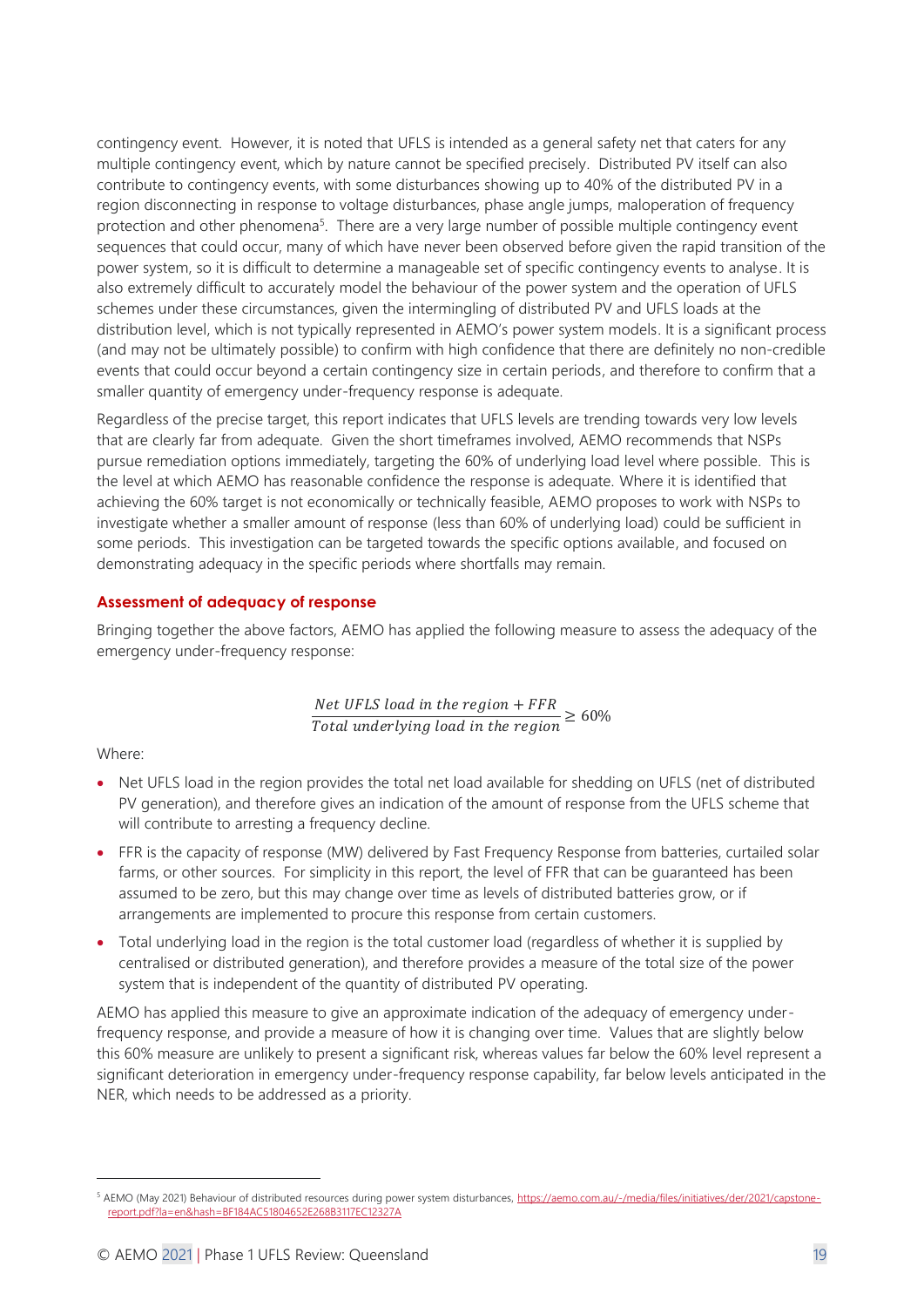# 3.2.1 Queensland total

[Figure 7](#page-19-0) shows the total net UFLS load as a percentage of the total underlying load in Queensland, for the 2019-20 historical year. In periods with no DPV generating, this percentage was close to 60% (in the range 56-62%) the majority of the time. However, in periods with high levels of DPV operating (>900 MW), this percentage was below 60% all of the time. In these high DPV periods, this percentage had a median value of 47%, and in some periods was as low as 41%.

This suggests that the effectiveness of the UFLS in Queensland is now being affected by DPV in some periods and indicates that further analysis is warranted to assess and address the effectiveness of the scheme, particularly in these high DPV periods.

<span id="page-19-0"></span>

**Figure 7 Queensland total net UFLS load over total underlying load in 2019-20 (Actuals)**

[Figure 8](#page-20-1) shows the projection of the total net UFLS load as a percentage of total underlying load, projecting forward to 2022-23. By 2022-23, total net UFLS load in Queensland projected to fall as low as 29% of total underlying load in Queensland in some periods with high levels of DPV operating.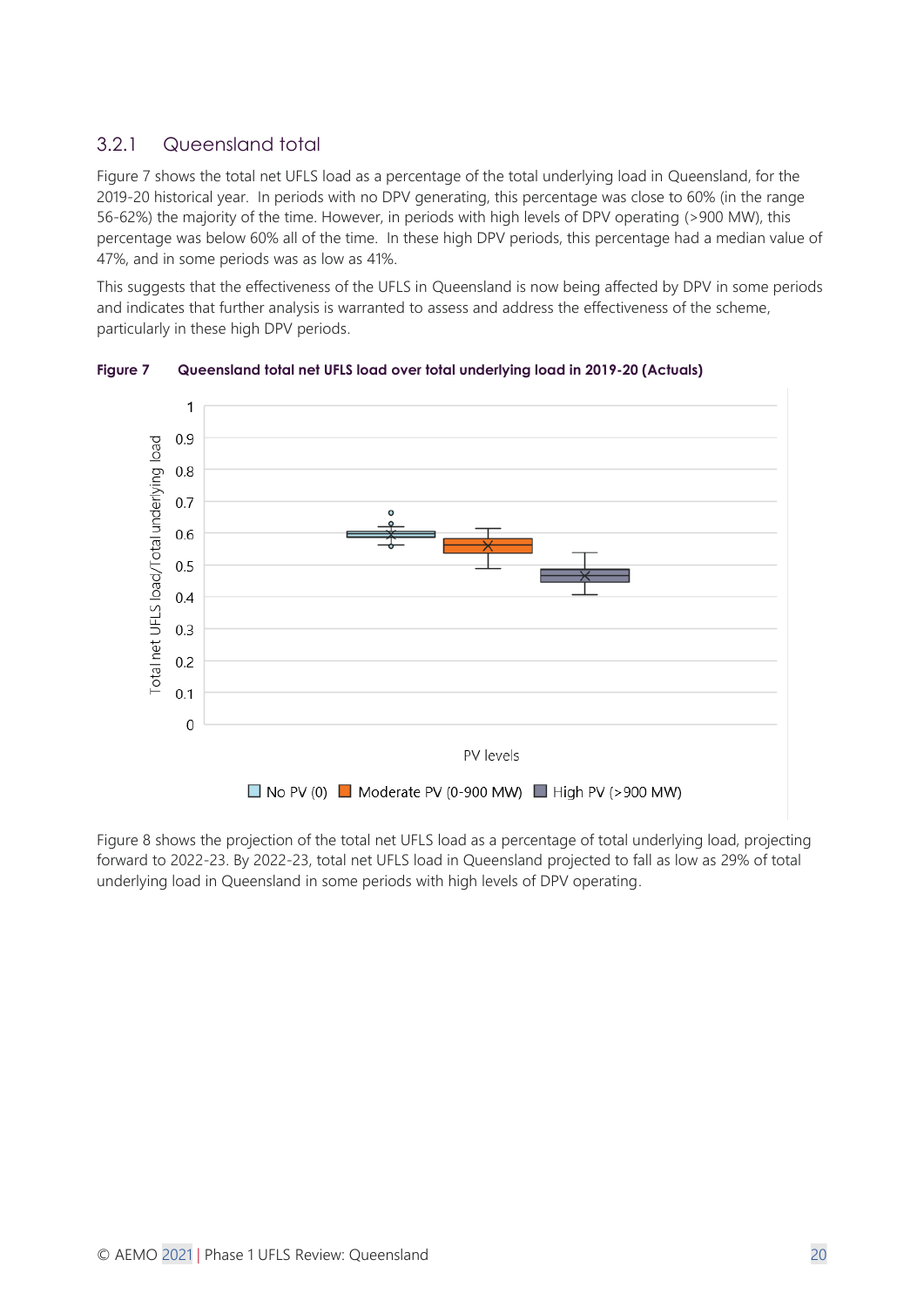

<span id="page-20-1"></span>**Figure 8 Queensland total net UFLS load over total underlying load in 2022-23 (Projected)**

[Table 6](#page-20-0) provides a summary of historical and forward projection data, showing the minimum net UFLS load as a percentage of the total underlying load in Queensland. This minimum percentage remained at 41% from 2018-19 to 2019-20, however is projected to decline to 29% by 2022-23.

<span id="page-20-0"></span>

| Table 6 | Queensland net UFLS load summary |  |  |  |
|---------|----------------------------------|--|--|--|
|---------|----------------------------------|--|--|--|

|                                                               | Historical |         | Projections - DPV growth rate based on<br><b>ESOO</b> forecast |         |         |
|---------------------------------------------------------------|------------|---------|----------------------------------------------------------------|---------|---------|
|                                                               | 2018-19    | 2019-20 | 2020-21                                                        | 2021-22 | 2022-23 |
| <b>Total DPV installed (MW)</b>                               | 2403       | 2886    | 3405                                                           | 4120    | 4697    |
| Minimum operational load (MW)                                 | 3961       | 3688    | 3448                                                           | 3103    | 2757    |
| Minimum net UFLS load (MW)                                    | 2400       | 2351    | 2166                                                           | 1929    | 1715    |
| Minimum net UFLS load (Minimum % of total<br>underlying load) | 41%        | 41%     | 37%                                                            | 33%     | 29%     |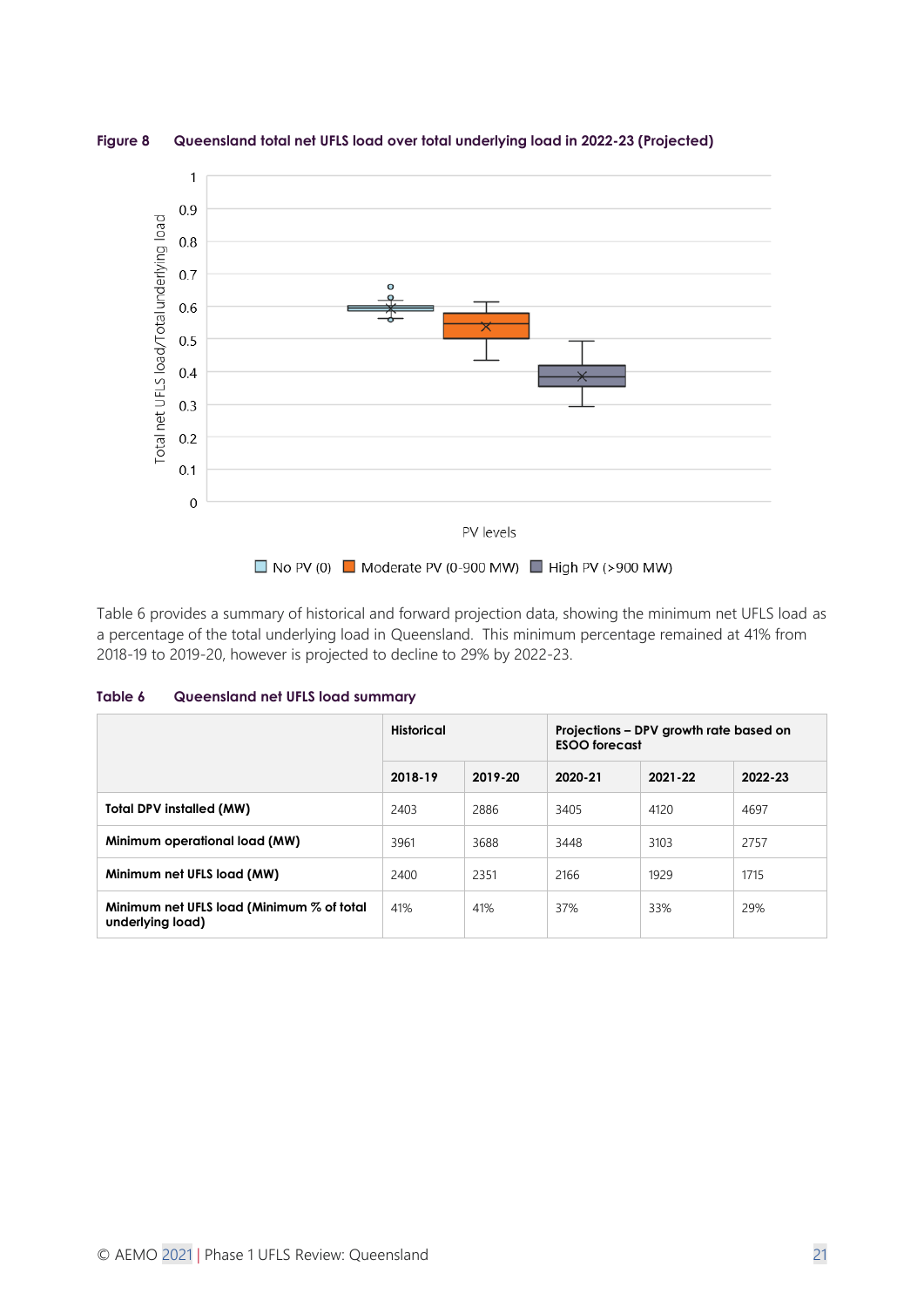# 3.2.2 Queensland Sub-regions

[Table 7](#page-21-0) provides a summary of historical and projected net UFLS load in each sub-region, as a proportion of underlying demand.

In the Central sub-region, net UFLS load in 2019-20 ranged from 71-81% of underlying load in periods with no DPV generating, excluding outliers. This is somewhat reduced in periods with high levels of DPV operating, but still remains between 62-75% excluding outliers. This indicates that the Central region, where UFLS load is primarily composed of large industrial customers, is relatively less affected by DPV compared with other Queensland sub-regions.

In the North sub-region, the net load on UFLS was 16%-38% of underlying load in 2019-20. In periods with no DPV generating, the net UFLS load is at the higher end of this range (30-37% of underlying load the majority of the time). In periods with high levels of DPV operating, the net UFLS load is at the lower end of this range (16-31% of underlying load the majority of the time). A low proportion of the net load in the North sub-region is included in the UFLS scheme compared to the other regions. In the North sub-region, only 25- 33% of total residential and commercial load is included in the UFLS, and only 32-64% of total industrial load is included in the UFLS. This may suggest an opportunity to improve UFLS effectiveness by adding a larger proportion of this customer load to the scheme.

|                                                                               |                        | <b>QLD</b><br>South | <b>QLD</b><br>Central | QLD<br><b>North</b> | QLD<br>Total |
|-------------------------------------------------------------------------------|------------------------|---------------------|-----------------------|---------------------|--------------|
| Percentage of time that (Net UFLS load / Underlying load)<br>is less than 60% | 2018-19 (Actuals)      | 95%                 | 0%                    | 100%                | 86%          |
|                                                                               | 2019-20 (Actuals)      | 94%                 | 0%                    | 100%                | 81%          |
|                                                                               | 2020-21<br>(Projected) | 94%                 | 0%                    | 100%                | 81%          |
|                                                                               | 2021-22<br>(Projected) | 94%                 | 0%                    | 100%                | 83%          |
|                                                                               | 2022-23<br>(Projected) | 95%                 | 0%                    | 100%                | 84%          |
| Percentage of time that (Net UFLS load / Underlying load)                     | 2018-19 (Actuals)      | 38%                 | 0%                    | 100%                | 38%          |
| is less than 55%                                                              | 2019-20 (Actuals)      | 38%                 | 0%                    | 100%                | 37%          |
|                                                                               | 2020-21<br>(Projected) | 39%                 | 0%                    | 100%                | 39%          |
|                                                                               | 2021-22<br>(Projected) | 41%                 | 0%                    | 100%                | 40%          |
|                                                                               | 2022-23<br>(Projected) | 42%                 | 0%                    | 100%                | 41%          |
| Minimum percentage                                                            | 2018-19 (Actuals)      | 36%                 | 61%                   | 12%                 | 41%          |
| (Net UFLS load / Underlying load)                                             | 2019-20 (Actuals)      | 35%                 | 62%                   | 16%                 | 41%          |
|                                                                               | 2020-21<br>(Projected) | 30%                 | 62%                   | 13%                 | 37%          |
|                                                                               | 2021-22<br>(Projected) | 24%                 | 62%                   | 9%                  | 33%          |

#### <span id="page-21-0"></span>**Table 7 Summary of findings for QLD sub-regions**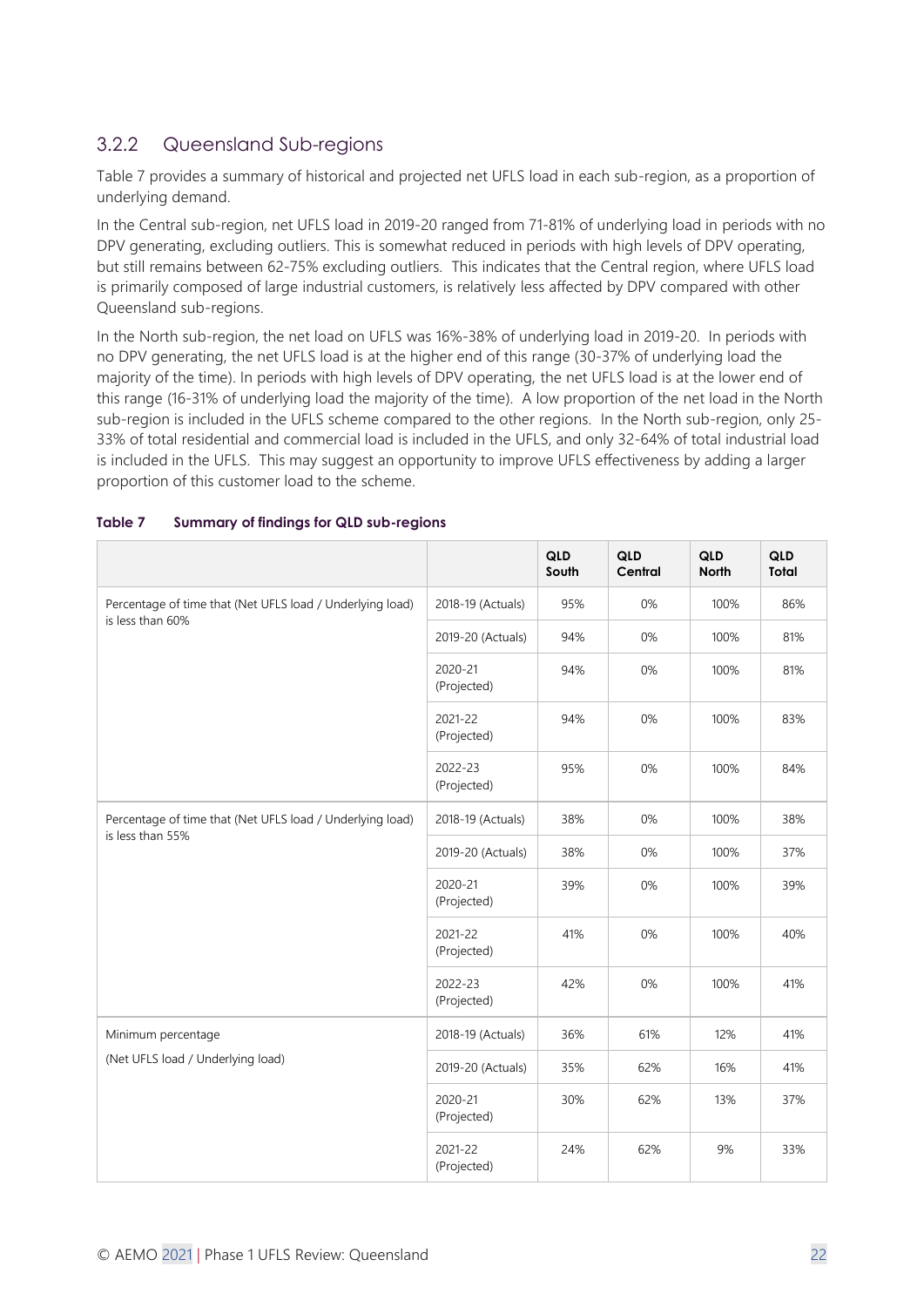|                        | <b>QLD</b><br>South | <b>QLD</b><br>Central | QLD<br><b>North</b> | QLD<br>Total |
|------------------------|---------------------|-----------------------|---------------------|--------------|
| 2022-23<br>(Projected) | 18%                 | 61%                   | 7%                  | 29%          |

# <span id="page-22-0"></span>3.3 Distributed PV in UFLS

As shown in [Table 8,](#page-22-1) it is estimated that around 53% of the DPV installed in Queensland was connected to feeders included in the UFLS in 2019-20. This estimate has not changed significantly over the previous several years as DPV installation levels have grown.

The proportion of underlying load in the UFLS is typically around 60% (ranging from 56% to 63%, excluding outliers). This has not changed significantly over the past several years.

The similarity in these percentages indicates that the QLD UFLS does not disproportionately include feeders that have higher DPV levels.

Sub-regional observations for 2019-20 are as follows:

- In the South sub-region, around 59% of the DPV in the sub-region was included in the UFLS, and around 56-65% of the underlying load was included in the UFLS (excluding outliers).
- In the Central sub-region, only 15% of the DPV in the sub-region was included in the UFLS, but 64-85% of the underlying load (excluding outliers). This indicates that in the Central sub-region, UFLS feeders with high levels of DPV tend to be excluded from the UFLS. For the Central sub-region, large industrial customers make up a high proportion of the load in the sub-region.
- In the North sub-region, around 37% of the DPV in the sub-region was included in the UFLS, and around 30-37% of the underlying load was included in the UFLS (excluding outliers).

|                                                               | QLD     |         | QLD South |         | <b>QLD Central</b> |         | <b>QLD North</b> |         |
|---------------------------------------------------------------|---------|---------|-----------|---------|--------------------|---------|------------------|---------|
|                                                               | 2018-19 | 2019-20 | 2018-19   | 2019-20 | 2018-19            | 2019-20 | 2018-19          | 2019-20 |
| % of DPV capacity installed<br>in UFLS                        | 53%     | 53%     | 58%       | 59%     | 18%                | 15%     | 37%              | 37%     |
| % of underlying load in<br>UFLS (range excluding<br>outliers) | 54%-63% | 56%-63% | 55%-62%   | 56%-65% | 62%-85%            | 64%-85% | 27%-39%          | 30%-37% |

### <span id="page-22-1"></span>**Table 8 Queensland DPV data summary**

[Figure 9](#page-23-1) shows the distribution of DPV installed capacity across the UFLS stages. The stages with no DPV installed capacity are transmission connected customers. The stages from 48.7 Hz to 48.2 Hz have the largest quantities of DPV installed as at 30 June 2020, and this is continuing to grow each year. The time delays indicated are intentional delay only.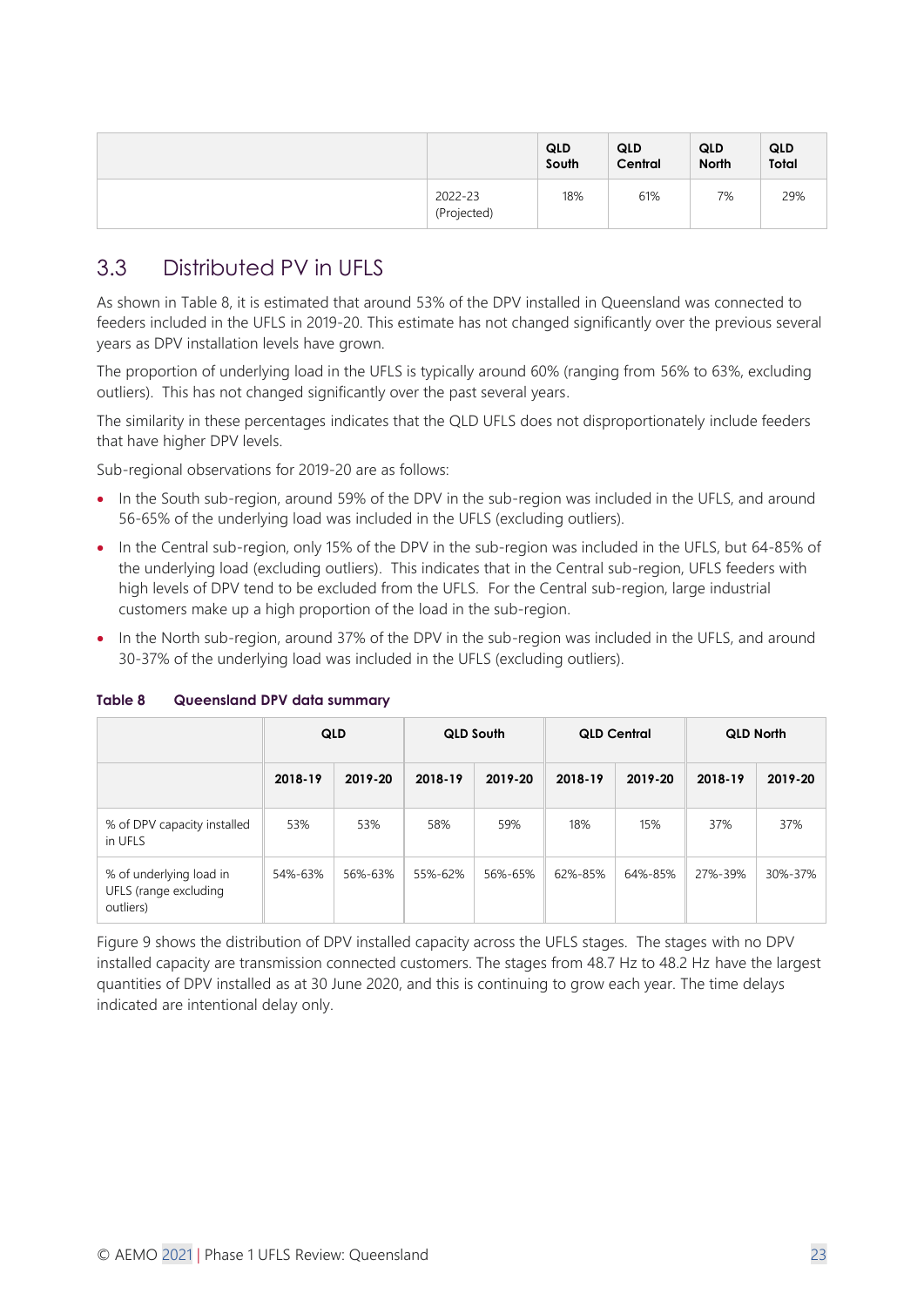

<span id="page-23-1"></span>**Figure 9 Installed capacity of DPV in Queensland**

DPV installed capacities shown are as provided by Energy Queensland and are not scaled up to meet the data from the Clean Energy Regulator.

# <span id="page-23-0"></span>3.4 Load distribution on frequency stages

[Figure 10](#page-24-0) shows the cumulative net load in the Queensland UFLS in 2019-20, spread across the various frequency trip settings. The frequency (Hz) and time delay (seconds) for each UFLS stage are shown along the horizontal axis. The time delays indicated are intentional delay only. As frequency falls, progressively more load will trip to arrest the frequency decline. On the right of the chart, several UFLS stages with longer time delays are shown (4 seconds, 8 seconds, 20 seconds, 30 seconds, 40 seconds and 50 seconds). These stages assist with frequency recovery, if frequency remains low for an extended interval.

Figure 10 shows the cumulative UFLS load profile for a number of time periods:

- The minimum, average, and maximum net UFLS load measured in daytime periods (orange)
- The minimum, average, and maximum net UFLS load measured in night time periods (blue)

The initial stages (above 48.95 Hz) are transmission connected customers that consume load consistently in all time periods. The cumulative net load profile is relatively smooth across the frequency stages for all time periods, and is similar in shape between day and night periods. This suggests that DPV generation affects most load stages in an approximately similar manner.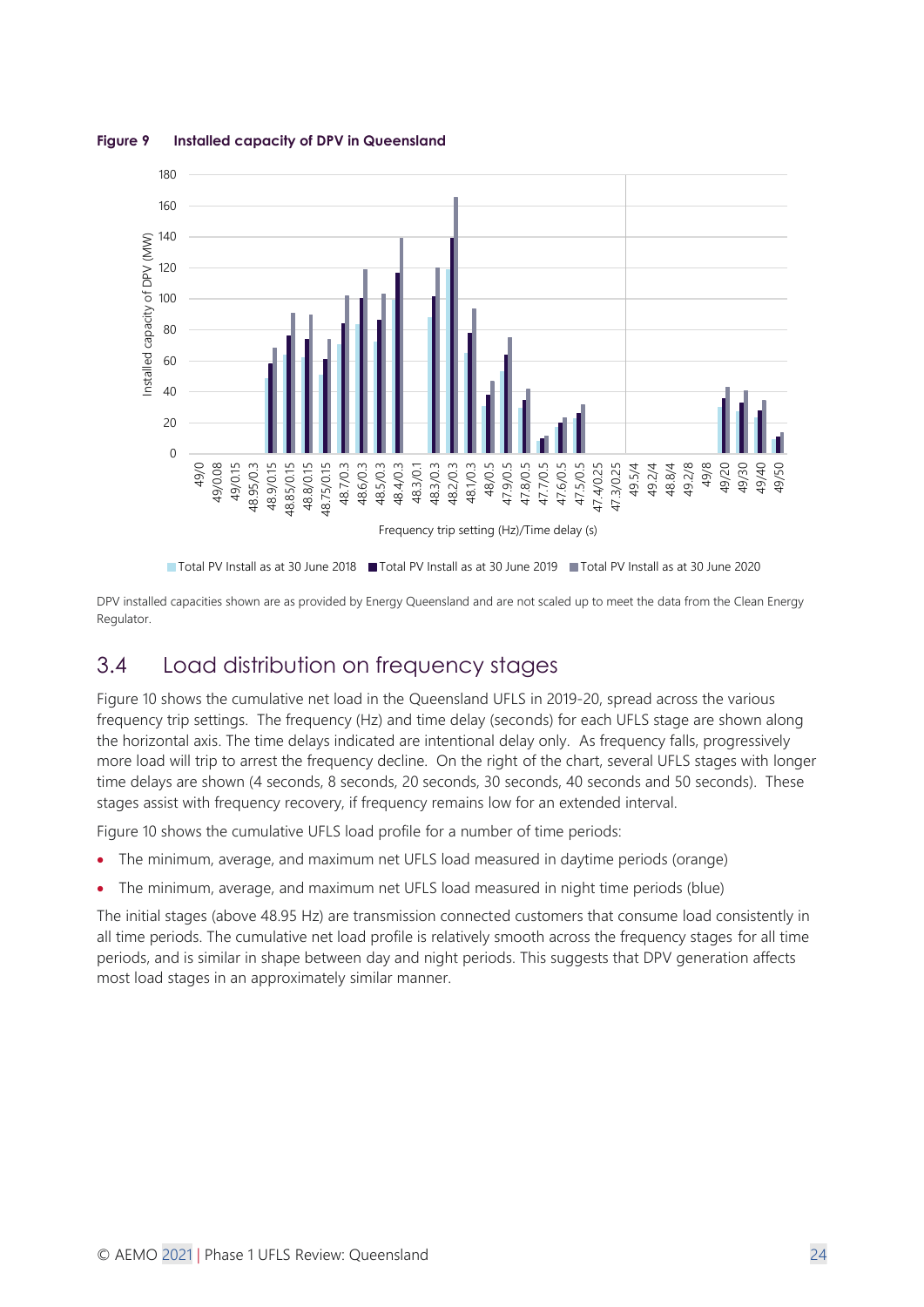

<span id="page-24-0"></span>**Figure 10 Queensland cumulative net load in UFLS (2019-20)**

Time delay settings show the intentional delay only; there will also be an additional measurement delay.

[Figure 11](#page-24-1) shows the cumulative net UFLS load profile for the minimum UFLS load periods in financial years 2018-19 to 2019-20 and projected forward to 2022-23. Reduction is projected to occur relatively equally across all frequency stages below 48.95Hz.



<span id="page-24-1"></span>**Figure 11 Queensland cumulative net load in UFLS for minimum load time intervals 2018-19 to 2022-23**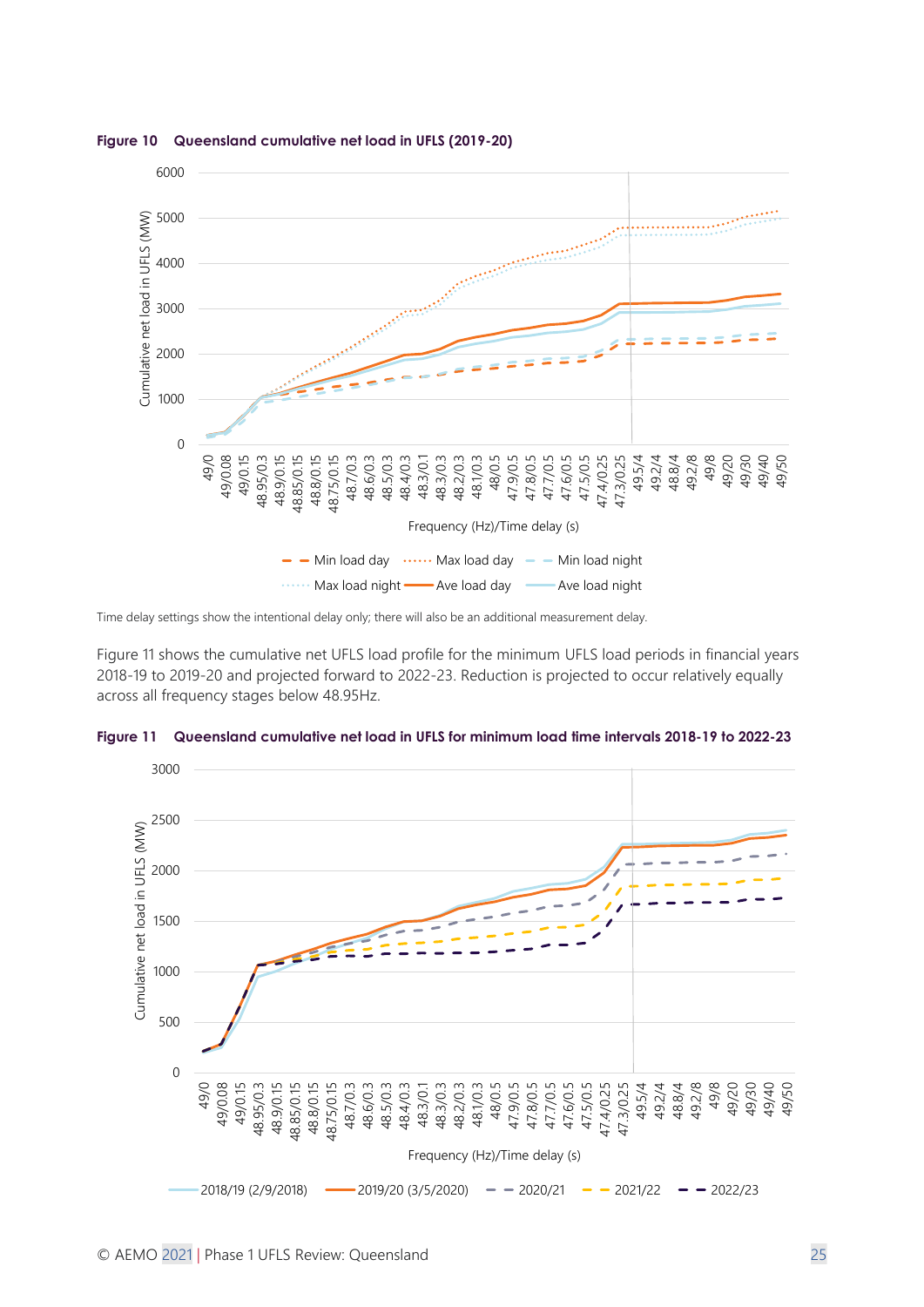# <span id="page-25-0"></span>3.5 Reverse flows

A selection of UFLS circuits were identified to show reverse flows at significant levels in 2019-20, and on regular occasions (>2% of the time). When UFLS circuits are in reverse flows, the triggering of UFLS relays will result in a net trip of generation, rather than load, and will act to exacerbate an under-frequency disturbance, rather than helping to correct it. Furthermore, customers will be disconnected, but no benefit will be delivered in arresting the frequency decline.

In some locations, reverse flows were observed during both daytime and night time periods, and therefore are likely not solely related to DPV. These include:

- On one feeder, reverse flows were identified in some periods up to 4.5 MW, with reverse flows occurring almost 99% of the time. The average level of reverse flows is 1.5 MW.
- On another feeder, reverse flows were identified in some periods up to 3.6 MW, with reverse flows occurring 28% of the time. The average reverse flow is 1.8 MW.
- In the Central sub-region, one transmission connected feeder exhibited reverse flows in some periods up to 8.5 MW, occurring 3.2% of the time. The average reverse flow is 7 MW.

Many additional feeders are also showing periods of reverse flows occurring only in daytime periods, which could be related to the generation of DPV. These were observed throughout Queensland with a particular concentration observed in Townsville. At this stage, reverse flows at these feeders are generally observed less than 2% of the time. This is expected to grow over time as the level of DPV installed grows.

# <span id="page-25-1"></span>3.6 Over-frequency response

This review focuses on emergency under-frequency response. AEMO will also undertake an assessment of emergency over-frequency response. Preliminary studies indicate that periods with high levels of distributed PV generating demonstrate a significant over-frequency response that assists in arresting over-frequency disturbances, related to PV disconnection behaviour and the over-frequency droop response required from distributed inverter connected resources under AS/NZS4777.2:2015.

AEMO's investigation is continuing in this area, particularly related to the adequacy of the over-frequency response in periods without significant levels of distributed PV operating, and assessing frequency recovery dynamics following a non-credible disturbance. This ongoing analysis may highlight the need for further management actions.

# <span id="page-25-2"></span>3.7 Market evolution

The power system is rapidly evolving, and some of the changes occurring may have implications for the effectiveness of emergency frequency control schemes. Some relevant changes may include:

- **Fast Frequency Response** Large-scale batteries and other inverter connected generators (such as curtailed solar farms) can delivery Fast Frequency Response (FFR) – a rapid injection of active power in response to a fall in frequency, delivered in sub-second timeframes. AEMO's preliminary analysis indicates that delivers an effective emergency under-frequency response that can reduce the amount of UFLS load required. Batteries need to be at a suitable dispatch level with adequate headroom, and a suitable state of charge to deliver a response. Solar farms typically need to be pre-curtailed to deliver an under-frequency response. This response therefore cannot be guaranteed from market participants, unless suitable commercial arrangements are put in place. In July 2021 the AEMC made a rule to introduce an FFR ancillary service market from October 2023<sup>6</sup>.
- **Primary Frequency Response** scheduled and semi-scheduled generators dispatched above 0MW in the NEM are now required to respond automatically to changes in power system frequency unless

<sup>&</sup>lt;sup>6</sup> AEMC (15 July 2021) Fast frequency response market ancillary service[, https://www.aemc.gov.au/rule-changes/fast-frequency-response-market-ancillary](https://www.aemc.gov.au/rule-changes/fast-frequency-response-market-ancillary-service)[service](https://www.aemc.gov.au/rule-changes/fast-frequency-response-market-ancillary-service)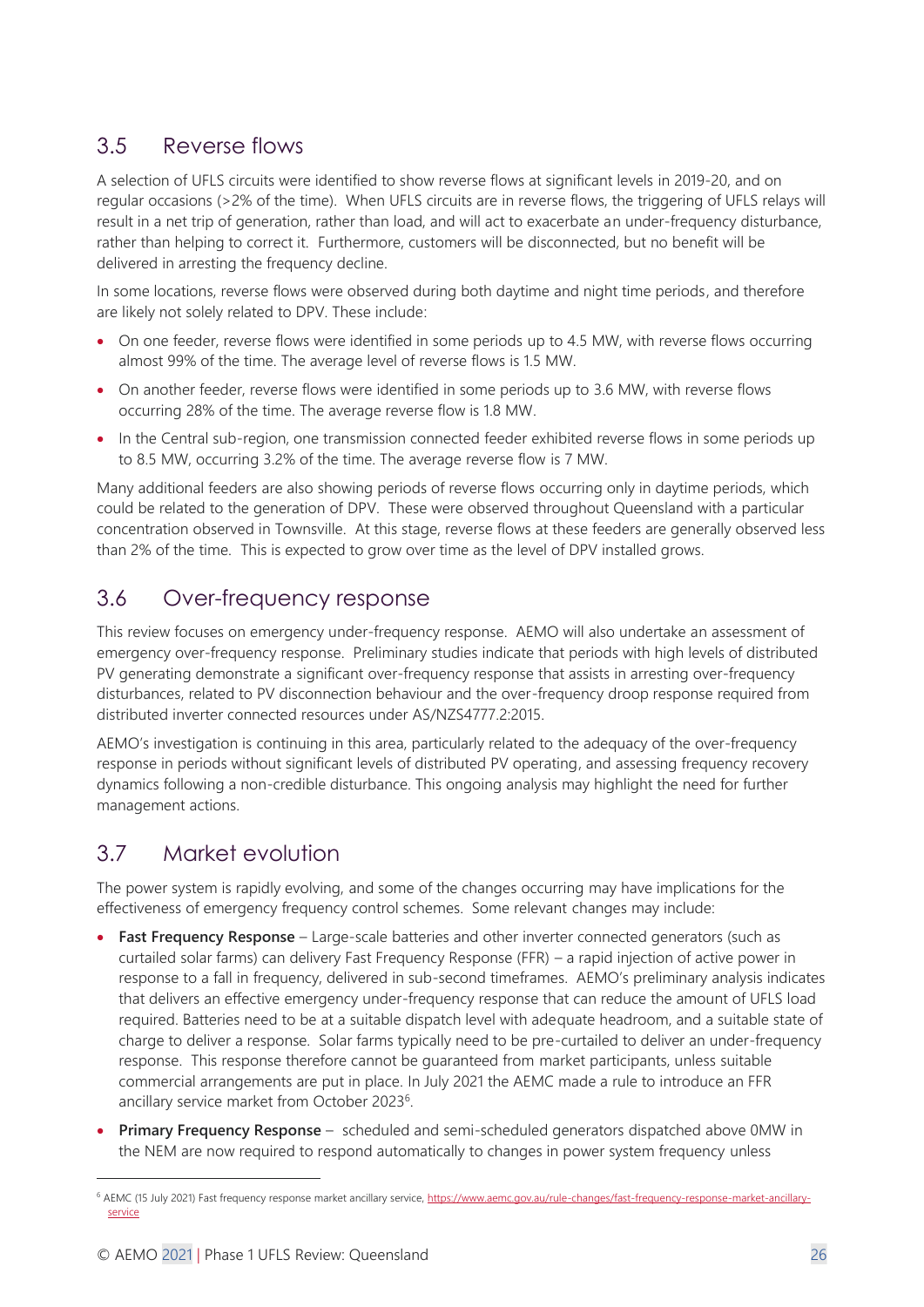exempt<sup>7</sup>. Scheduled loads (including batteries that are charging) or batteries dispatched at 0 MW are currently not required to respond. This response assists with arresting a frequency decline in the event of a non-credible disturbance, reducing the amount of UFLS response required. Implementation of primary frequency response is ongoing.

- **Distributed batteries** New installed distributed batteries will soon be required to deliver an underfrequency droop response (requirements in AS/NZS4777.2:2020, mandatory for new installations from 18 December 2021). To the extent that the dispatch levels and state of charge of these distributed batteries can be predicted and relied on, this will reduce the amount of emergency under-frequency response required from other sources.
- **Virtual Power Plants** Virtual power plants, composed of aggregated distributed assets, are increasingly participating in the market and seeking to offer new services including frequency control. The focus to date has been on delivery of Frequency Control Ancillary Services (FCAS), which are designed to manage credible contingency events. The market is designed to be indifferent to whether these services are delivered by distributed assets or centralised market participants, so to the extent that the same services are delivered by new types of providers this is unlikely to affect requirements for emergency underfrequency response.
- **Wholesale Demand Response** A wholesale demand response (WDR) mechanism commenced on 24 October 2021 to allow consumers to sell demand response in the wholesale market, either directly or through aggregators<sup>8</sup>. A demand response service provider (DRSP), will be able to bid demand response directly into the wholesale market as a substitute for generation. A DRSP can also engage directly with a customer without the involvement of that customer's retailer. This is intended to facilitate a move to a two-sided market, characterised by the active participation of the supply and demand side in dispatch and price setting. To the extent that this is successful, it may increase demand levels in low load periods where prices are low. This may somewhat increase the amount of net load available on UFLS circuits in low load periods, although the amount of response is difficult to quantify. This analysis applies the demand projections in the AEMO 2021 ESOO.
- **Electric Vehicles and other changes to load profile** Load composition is changing. The emergence of new types of flexible loads, such as electric transport, could change the size and shape of the load profile, which could affect the amount of net load available on UFLS circuits. The size and shape of this effect is difficult to predict precisely. This analysis applies the demand projections in the AEMO 2021 ESOO, which aims to account for these factors as far as possible.

These elements have not been explicitly analysed in this Phase 1 report, which aims to provide only a simple analysis of availability of UFLS load. They can be considered in the next phase.

<sup>&</sup>lt;sup>7</sup> AEMC (26 March 2020) Mandatory Primary Frequency Response[, https://www.aemc.gov.au/rule-changes/mandatory-primary-frequency-response](https://www.aemc.gov.au/rule-changes/mandatory-primary-frequency-response) <sup>8</sup> AEMC (11 June 2020) Wholesale demand response mechanism,<https://www.aemc.gov.au/rule-changes/wholesale-demand-response-mechanism>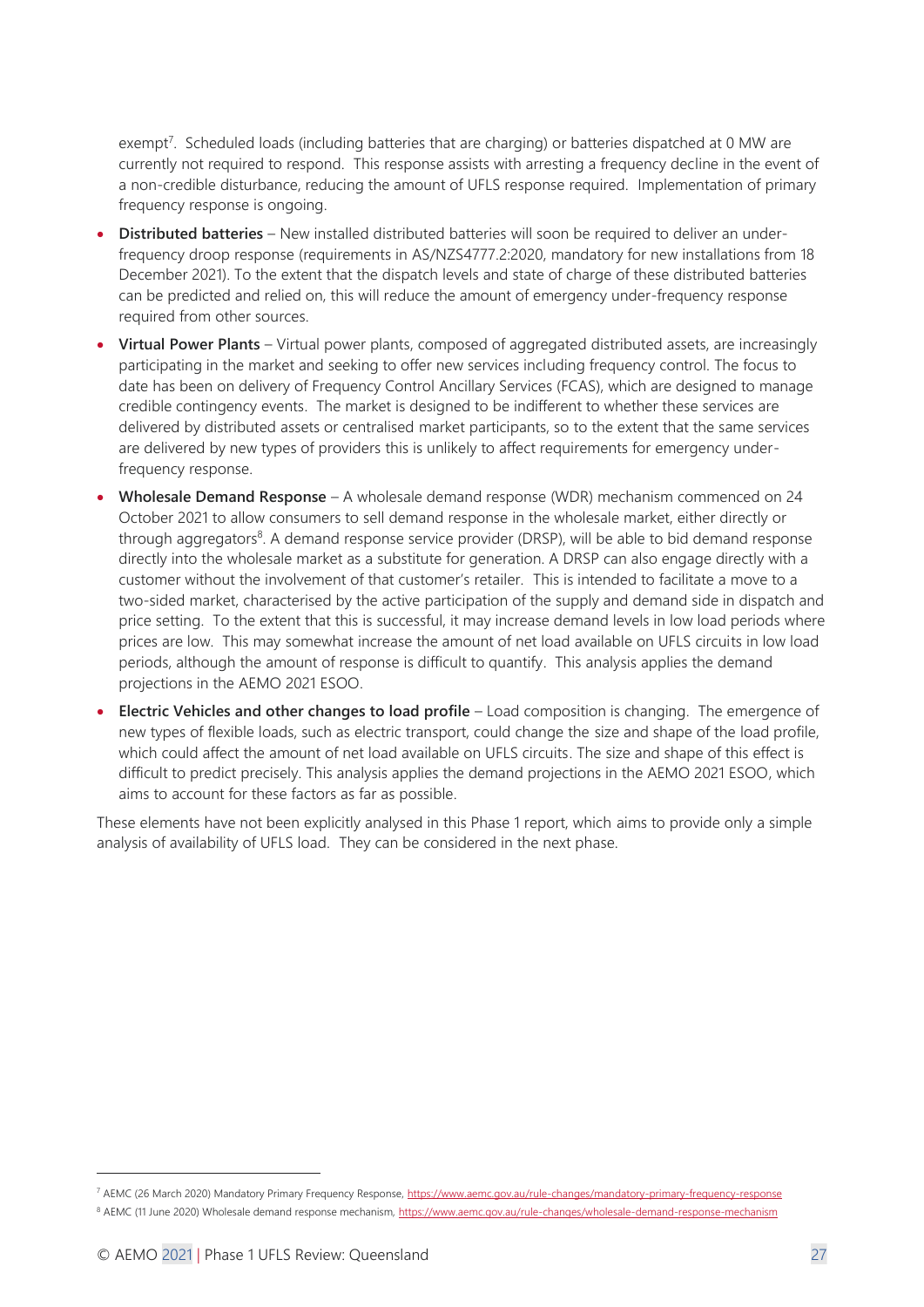# <span id="page-27-0"></span>**4. Next Steps**

AEMO has provided the information in this report to NSPs to facilitate collaboration on next steps in accordance with respective NER responsibilities, and co-development of potential remediation approaches. AEMO is seeking advice from NSPs on the range of possible remediation approaches, including developing an understanding of technical and economic feasibility, effectiveness, and other potential barriers or relevant factors.

This analysis indicates that, in periods with high levels of distributed PV operating, the amount of load under the control of under-frequency relays is now below the levels contemplated in the NER (clause 4.3.1(k)) as adequate to arrest the impacts of a range of significant multiple contingency events. This is likely to deteriorate further in the coming years. This means that at times the power system will be operating without the intended safety nets, placing customers at risk in future.

Accordingly, AEMO advises that NSPs should immediately seek to identify and implement measures to restore net UFLS load (or equivalent emergency under-frequency response) to as close as possible to the level of 60% of underlying load at all times, under NER clause 5.1.10.1. If this is not feasible, AEMO will collaborate with NSPs to develop an approach that identifies a level of emergency under-frequency response that is achievable, while delivering a significant reduction in power system security risks.

# <span id="page-27-1"></span>4.1 Remove circuits in frequent reverse flows

As discussed in Section [3.5,](#page-25-0) this analysis has indicated that there are a number UFLS circuits that are often in reverse flows. This means that normal operation of the UFLS relays at these locations will trip net generation, exacerbating the under-frequency disturbance rather than helping to correct it.

AEMO requests that NSPs investigate the causes of the reverse flow data, confirming validity, and provide suggestions on possible avenues for addressing this. Possibilities may include the following:

- Removing the affected circuits from the UFLS scheme, and replacing them with less affected circuits.
- Dynamically arming UFLS relays, so that they automatically disarm when the circuit is in reverse flows.
- Developing an arrangement such that loads on the circuit are tripped by UFLS relays, but the generation remains connected.

AEMO requests that NSPs explore the available options, and inform AEMO of their recommended approach.

In addition to considering the remediation of existing sites where generators are affecting the UFLS scheme, it would also be beneficial to understand potential approaches to managing new generator connections, such that these would not be connected in a manner that reduces UFLS effectiveness. AEMO is also seeking NSP suggestions on how this should be managed.

# <span id="page-27-2"></span>4.2 Active monitoring of UFLS load

As noted in Section [0,](#page-16-1) the amount of total load on the Queensland UFLS is reducing, and in the coming years will reduce below the indicative levels suggested by the NER.

So that this can be actively monitored, it may be beneficial to establish a real-time SCADA feed of total net UFLS load in Queensland (and possibly for each sub-region). This could facilitate monitoring of UFLS load in real time by both AEMO and the NSPs, and could facilitate active management strategies in periods where UFLS load is low. For example, a real-time SCADA feed of total UFLS load has been established in South Australia, and is now used as the basis for a constraint that limits flows on the Heywood Interconnector when total UFLS load is low.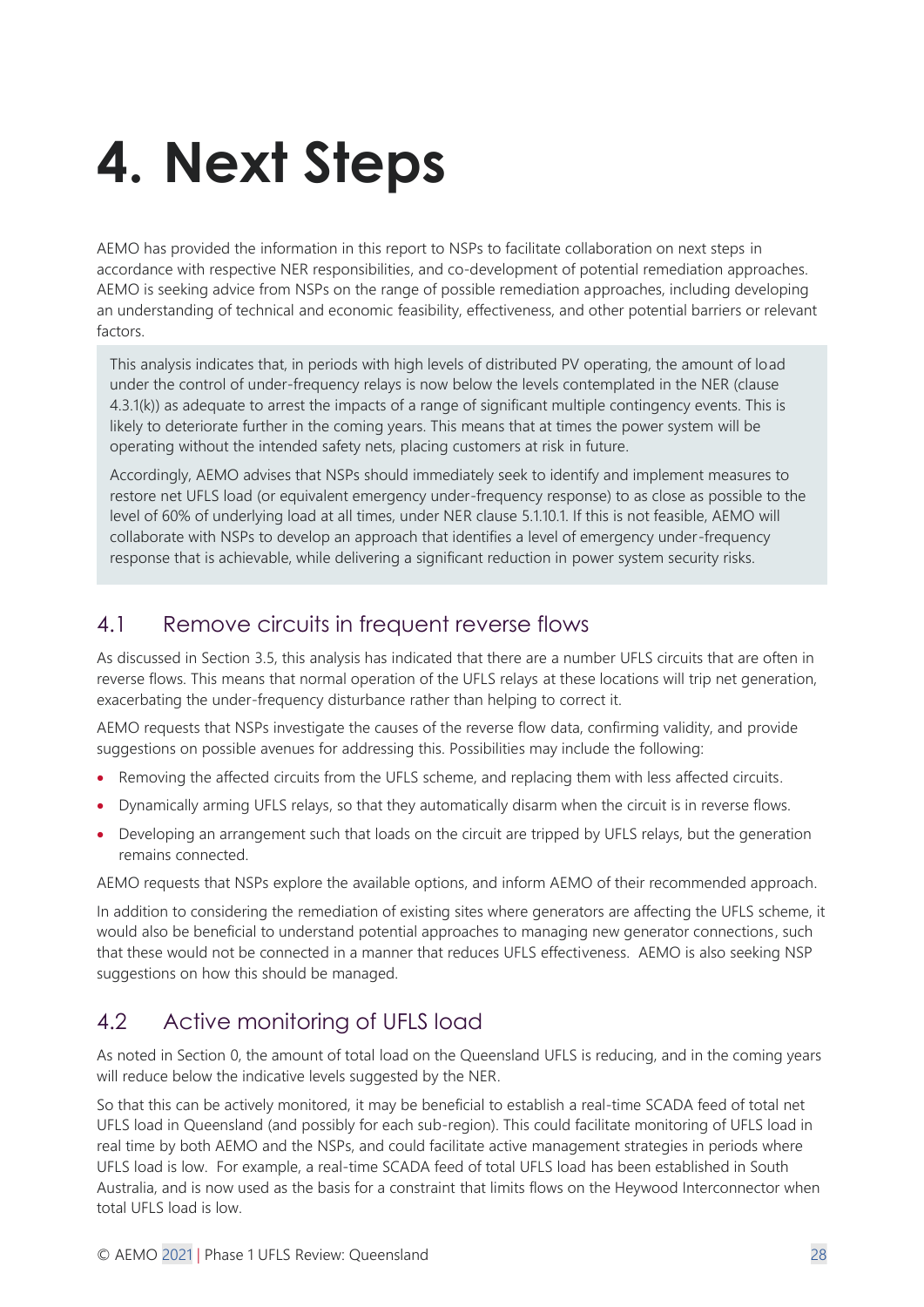AEMO is seeking advice from NSPs on the options, technical and economic feasibility, and potential barriers for implementing real-time monitoring of the total net UFLS load in Queensland.

# <span id="page-28-0"></span>4.3 Address DPV impacts

As discussed in Section [3.5,](#page-25-0) there are now some UFLS circuits in the UFLS that appear to be demonstrating reverse flows at certain times related to high levels of DPV generation. Furthermore, total net load on the UFLS is already below the levels indicatively suggested in the NER, in periods with high levels of DPV generation, and is expected to continue to reduce.

This suggests that it would be timely to start exploring options for addressing DPV impacts. Without ruling out other possibilities, options may include some combination of the following:

| Option                                                           | <b>Details</b>                                                                                                                                                                                                                                                                                                                                                                    | <b>Considerations</b>                                                                                                                                                                                                                                                                                                                      |
|------------------------------------------------------------------|-----------------------------------------------------------------------------------------------------------------------------------------------------------------------------------------------------------------------------------------------------------------------------------------------------------------------------------------------------------------------------------|--------------------------------------------------------------------------------------------------------------------------------------------------------------------------------------------------------------------------------------------------------------------------------------------------------------------------------------------|
| Add further customer<br>load into the UFLS                       | Identify customers that are not presently included in the UFLS<br>scheme. Add UFLS relays.                                                                                                                                                                                                                                                                                        | Sensitive customers need to be<br>considered.                                                                                                                                                                                                                                                                                              |
| scheme                                                           |                                                                                                                                                                                                                                                                                                                                                                                   | This is a short-term stop gap measure<br>only.                                                                                                                                                                                                                                                                                             |
| Remove affected UFLS<br>circuits and replace with<br>other loads | Remove UFLS circuits from the UFLS scheme if they are heavily<br>affected by DPV and often demonstrating reverse flows, and<br>replace them with loads at other locations that are less<br>affected by DPV.                                                                                                                                                                       | This is a short-term stop gap measure<br>only.                                                                                                                                                                                                                                                                                             |
| Dynamic arming                                                   | Implement dynamic arming (disarming UFLS relays when<br>circuits are in reverse flows) at UFLS circuits where reverse<br>flows are occurring.                                                                                                                                                                                                                                     | This may require replacement of UFLS<br>relays, if they do not have this<br>capability at present                                                                                                                                                                                                                                          |
|                                                                  | As the first step, NSPs may need to conduct an assessment of<br>the incidence of reverse flows in their networks. This could not<br>be delivered as part of this analysis, because the NSP dataset<br>was not provided at sufficient granularity.                                                                                                                                 |                                                                                                                                                                                                                                                                                                                                            |
| Site-specific load<br>shedding                                   | Explore more granular approaches to load shedding that allow<br>separation of customer loads and DPV at the individual site<br>level. Some smart meter technology and other types of relays<br>suitable for installation at individual customer sites may be<br>suitable, but trials and careful scheme design will be required.                                                  | Careful consideration will be required<br>around impacts on distribution<br>voltages from selectively shedding<br>customer load on distribution feeders<br>while distributed PV remains<br>operating. If voltages exceed<br>protection thresholds for distributed<br>PV it may trip, which would undermine<br>the operation of the scheme. |
| Fast Frequency Response<br>(FFR)                                 | Explore alternatives to under-frequency load shedding, such as<br>fast frequency response (sub-second power injection from<br>inverter connected resources, such as batteries or curtailed<br>solar farms). AEMO's studies suggest that FFR is an effective<br>alternative to under-frequency load shedding. The NER allow<br>NSPs to consider "other facilities" (S5.1.10.1(a)). | Careful design of the response will be<br>required, accounting for the<br>distribution network if the response is<br>procured from distribution level assets.                                                                                                                                                                              |

**Table 9 Possible options for consideration**

Some of these options may have long lead times for implementation, and therefore need to be considered early.

AEMO requests that NSPs explore the available options for managing growing DPV levels and the impact on UFLS load, and provide advice to AEMO on options, and their technical feasibility, approximate costs, and any other relevant barriers or factors.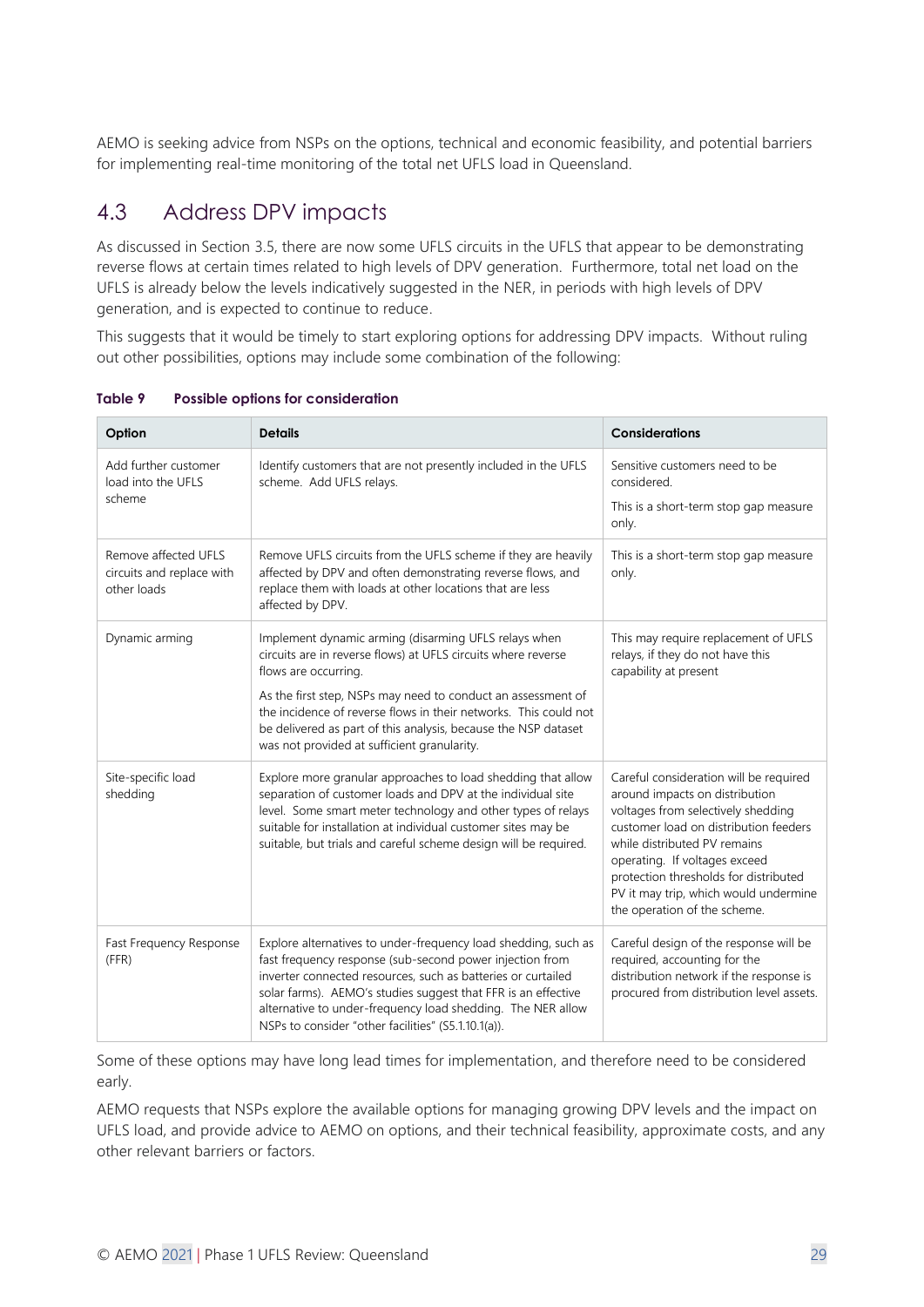# <span id="page-29-0"></span>4.4 Further work

AEMO will be undertaking further analysis as part of the next Phase of the UFLS review (Phase 2). This will involve frequency studies that explore the impacts on UFLS effectiveness. This review may reveal the need for further changes, possibly including changes to frequency settings and other management measures.